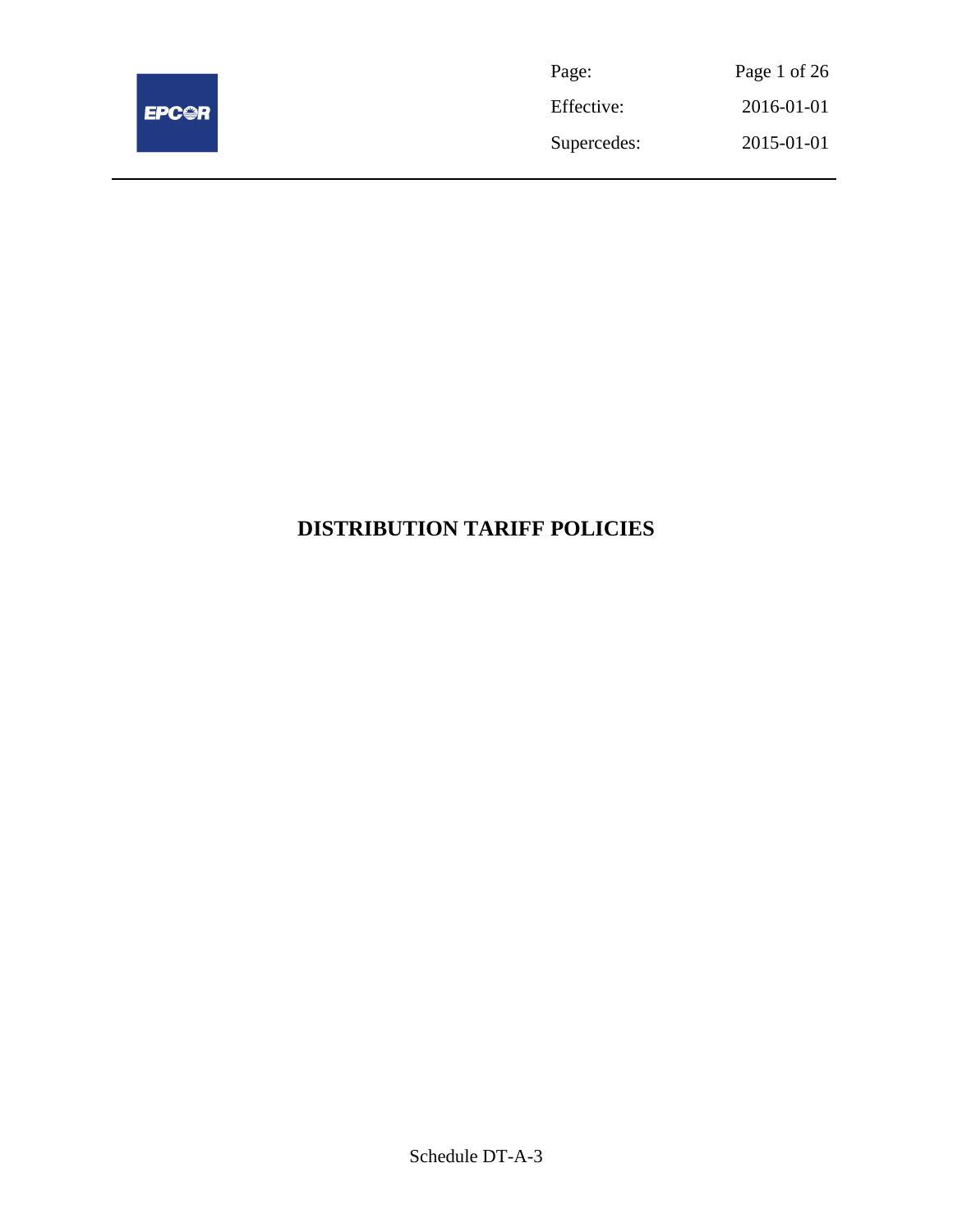|              | Page:       | Page 2 of 26 |
|--------------|-------------|--------------|
| <b>EPC@R</b> | Effective:  | 2016-01-01   |
|              | Supercedes: | 2015-01-01   |

## **TABLE OF CONTENTS**

| <b>SCHEDULE A: - DISTRIBUTION ACCESS SERVICE TARIFF TREATMENT OF</b>     |  |
|--------------------------------------------------------------------------|--|
|                                                                          |  |
| <b>SCHEDULE B: - TRANSMISSION ACCESS TARIFF TREATMENT OF STANDBY</b>     |  |
|                                                                          |  |
| <b>SCHEDULE C: - APPLICABILITY OF EXISTING SITE DEMAND RATCHETS TO</b>   |  |
|                                                                          |  |
| SCHEDULE D: - TOTALIZATION OF TRANSMISSION DEMAND POLICY 17              |  |
|                                                                          |  |
| <b>SCHEDULE F: - ALLOCATION OF SHARED FEEDER COSTS FOR SITE SPECIFIC</b> |  |
|                                                                          |  |
| SCHEDULE G: - REQUEST UNDER SECTION 101(2) OF THE ACT POLICY 25          |  |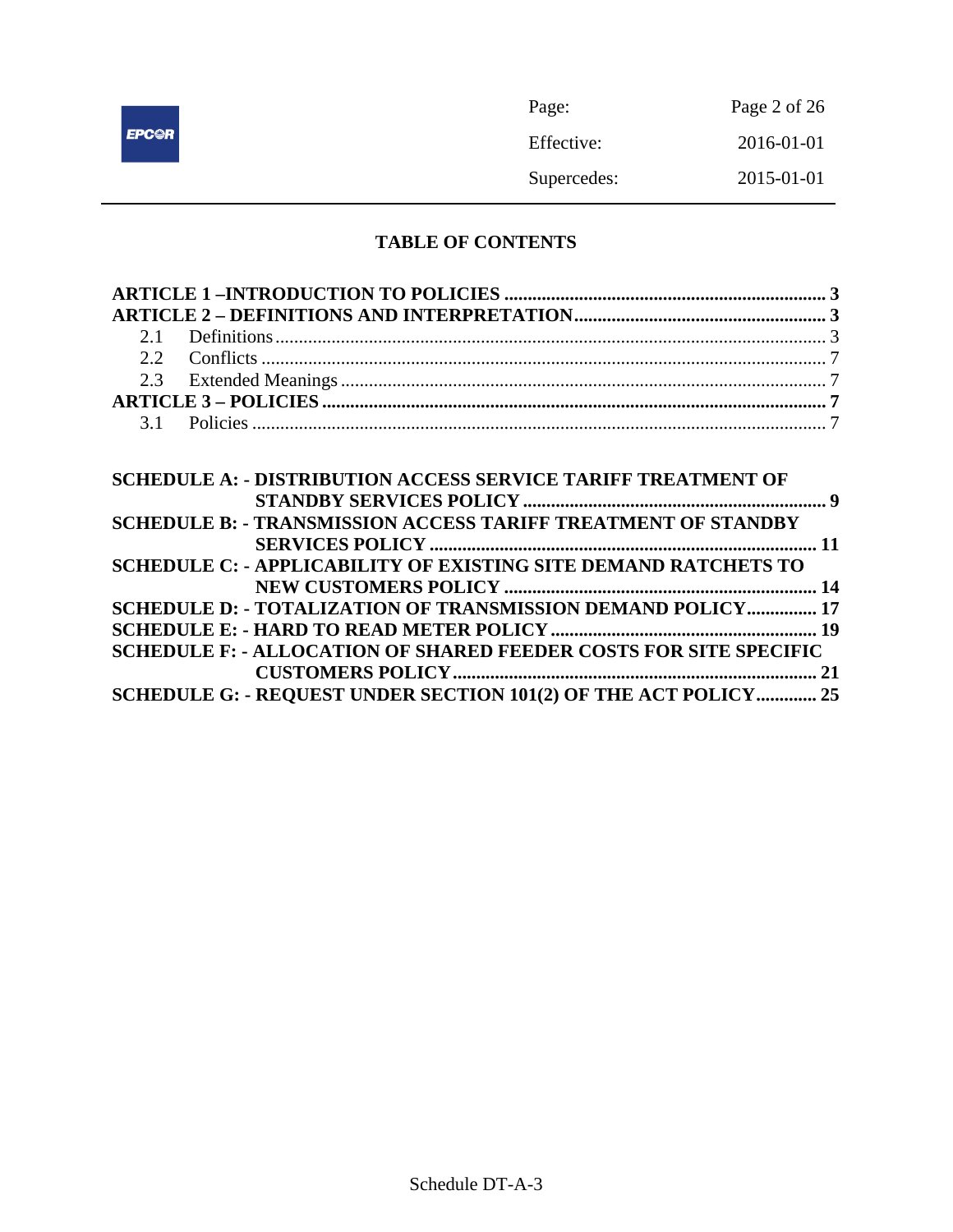|              | Page:       | Page 3 of 26 |
|--------------|-------------|--------------|
| <b>EPC@R</b> | Effective:  | 2016-01-01   |
|              | Supercedes: | 2015-01-01   |

## **ARTICLE 1 –INTRODUCTION TO POLICIES**

These Policies, as approved by the Alberta Utilities Commission (the "Commission"), form part of the Distribution Tariff of EPCOR Distribution & Transmission Inc. ("EDTI") and are established pursuant to section 102 of the *Electric Utilities Act 2003*, c. E-5.1. The Distribution Tariff is available for public inspection during normal business hours at the business offices of EDTI and can be accessed on EDTI's web site at:

http://www.epcor.com/power-natural-gas/Pages/access.aspx

These Policies apply, as applicable, to the implementation of the Rate Schedules, the Terms and Conditions for Distribution Service Connections and the Terms and Conditions for Distribution Access Service.

The service provided by EDTI under the Distribution Tariff is regulated by the Board and parties having any inquiries or complaints regarding these Polices may direct such inquiries or complaints directly to EDTI or to the Commission.

No agreement can provide for the waiver or alteration of any part of these Policies unless such agreement is first filed with and approved by the Commission. Whenever the Commission approves an amendment to these Policies, such amendment, including its effective date, will be posted on EDTI's website at:

http://www.epcor.com/power-natural-gas/Pages/access.aspx

## **ARTICLE 2 – DEFINITIONS AND INTERPRETATION**

## **2.1 Definitions**

The following words and phrases, whenever used in these Policies, shall have the meanings set forth below:

"**Act**" means the *Electric Utilities Act*, S.A. 2003, c. E-5.1, as re-enacted, amended or replaced from time to time;

"**Ancillary Services**" has the meaning attributed to it in the Act;

"**Board**" or "**EUB**" means the Alberta Energy and Utilities Board established under the *Alberta Energy and Utilities Board Act*, R.S.A., 2000, c. A-17, as re-enacted, amended or replaced from time to time;

"**Business Day**" means a business day is any day other than Saturday, Sunday or a holiday as defined in the *Interpretation Act*, R.S.A. 2000, c. I-8, as re-enacted, amended or replaced from time to time*;*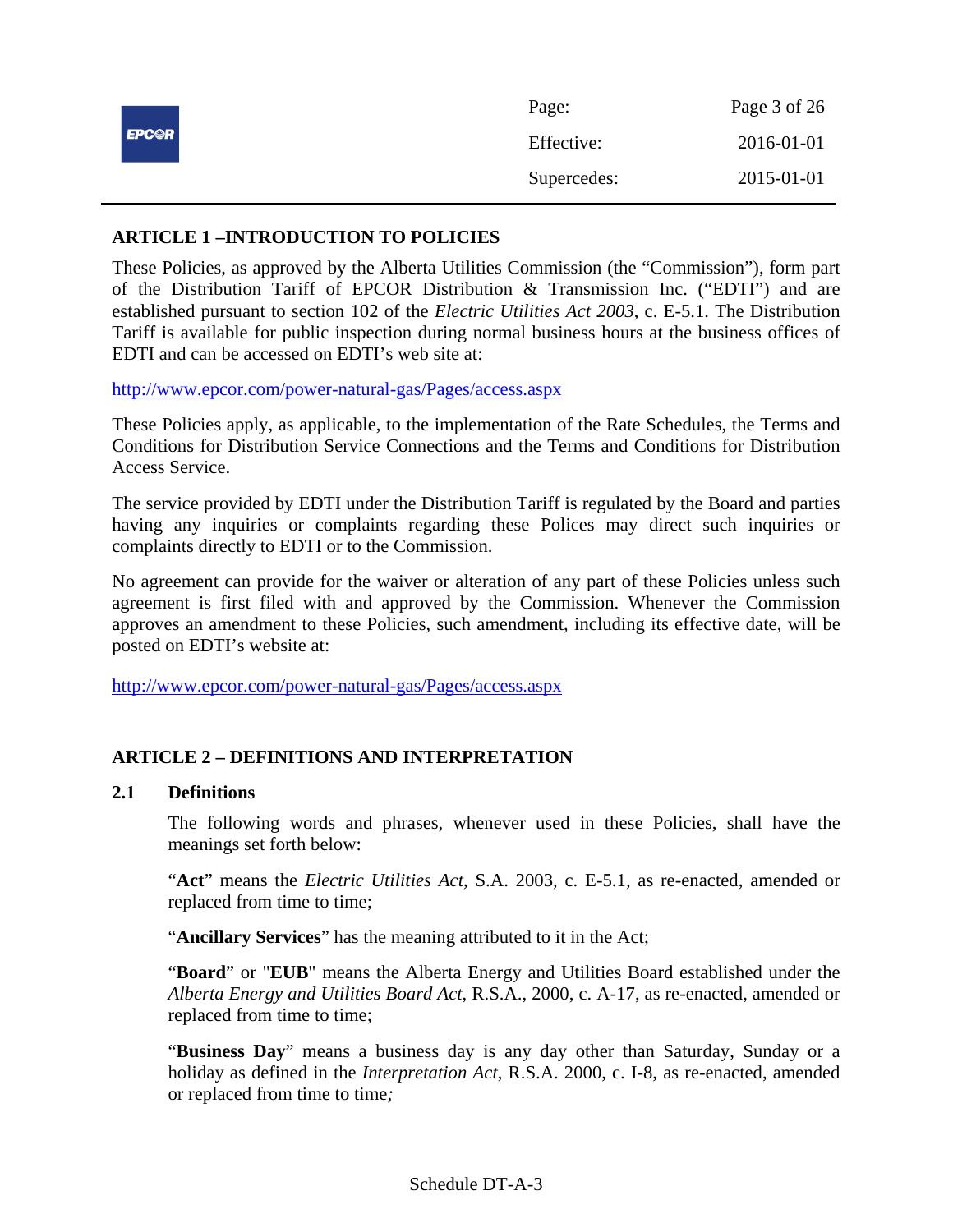|              | Page:       | Page 4 of 26 |
|--------------|-------------|--------------|
| <b>EPC@R</b> | Effective:  | 2016-01-01   |
|              | Supercedes: | 2015-01-01   |

"**Commercial Operation**" means the date upon which a load or Generating Unit begins to operate on EDTI's distribution system in a manner which is acceptable to EDTI and which is expected to be normal for it to so operate, after Energization and Commissioning.

"**Commission**" or "**AUC**" means the Alberta Utilities Commission, formerly the Alberta Energy and Utilities Board, established under the *Alberta Utilities Commission Act*, R.S.A., 2007, c. A-37.2, as re-enacted, amended or replaced from time to time;

"**Commissioning**" means those limited activities (as approved in advance by EDTI and subject to written agreement) conducted after interconnection which are required to ensure that a facility can satisfactorily enter Commercial Operation and that a facility meets EDTI's requirements. Such written agreement will not extend beyond a three month period or a mutually agreed to commissioning period.

"**Contracted Minimum Demand**" means the minimum Demand in kW or kVA specified in the Electric Service Agreement;

"**Customer**" means a person purchasing electricity for that person's own use from a Retailer;

"**De-energization**" has the meaning attributed to it in the Settlement System Code and "**De-energized**" and "**De-energize**" have correlative meanings;

"**Default Supplier**" means a Retailer appointed by EDTI pursuant to section 3 of the RRR Regulation;

"**Distribution Access Service**" has the meaning given to it in the Act;

"**Distribution Access Service Tariff**" means DT - Schedule 1, entitled "Distribution Access Service Tariff" forming part of the Rate Schedules.

"**Distribution Services Agreement**" means an agreement between EDTI and a Retailer for the provision of the applicable Distribution Access Service;

"**Distribution Tariff**" means a distribution tariff prepared by EDTI and approved by the Commission in accordance with section 102 of the Act, which consists of the Rate Schedules, the Terms and Conditions for Distribution Access Service, the Terms and Conditions for Distribution Connection Services and these Policies;

"**Distribution Tariff Services**" means all services provided by EDTI under the Distribution Tariff;

"**EDTI**" or "**EPCOR Distribution & Transmission**" means EPCOR Distribution & Transmission Inc., and for certainty includes its predecessor in interest by amalgamation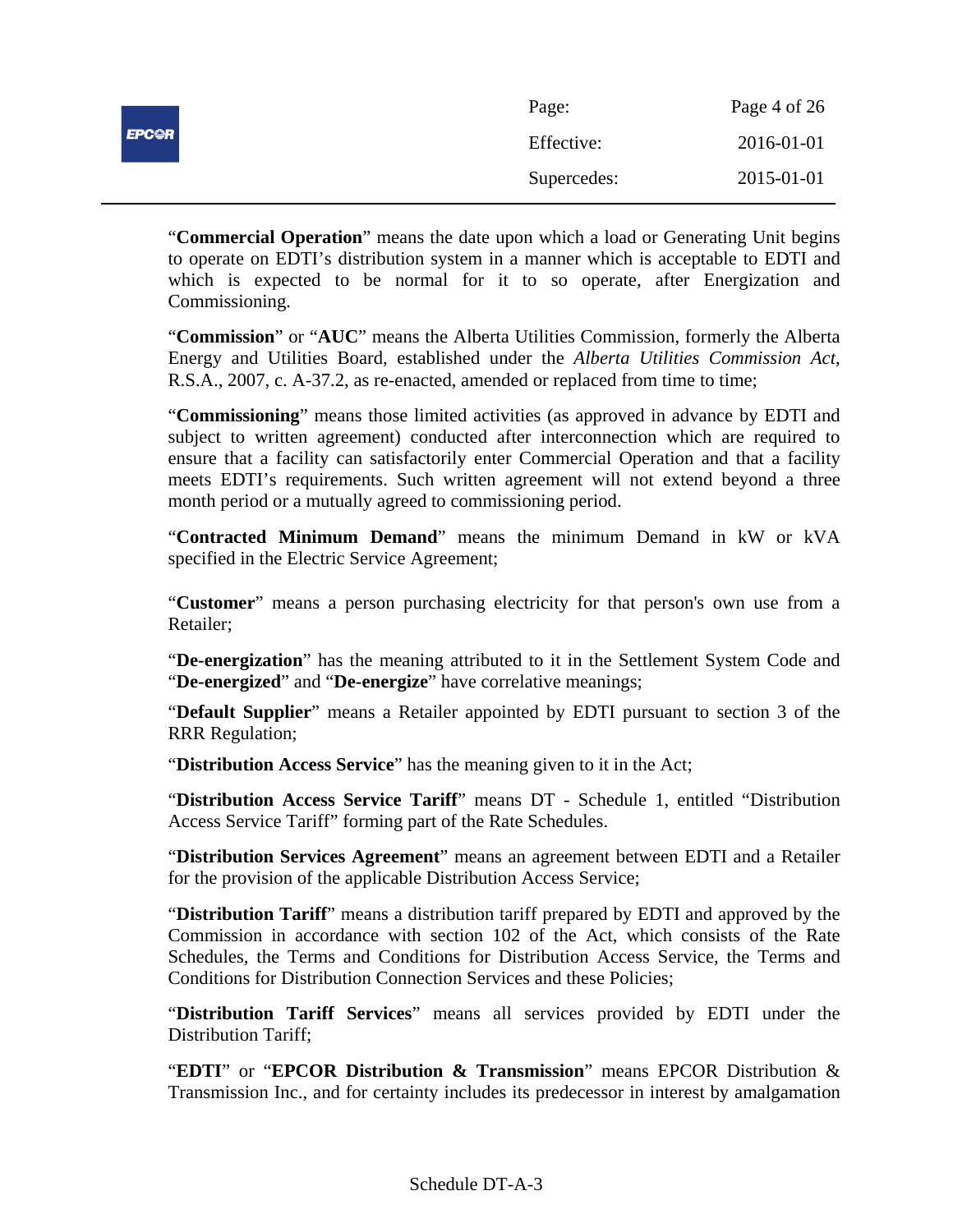|              | Page:       | Page 5 of 26 |
|--------------|-------------|--------------|
| <b>EPC@R</b> | Effective:  | 2016-01-01   |
|              | Supercedes: | 2015-01-01   |

EPCOR Distribution Inc.;

"**Electric Service Agreement**" means an agreement between EDTI and a Customer for the provision of Distribution Access Service in relation to a Service Connection;

"**Electricity Services**" means the services associated with the provision of electricity to a person, including the exchange of electric energy, making financial arrangements to manage financial risk associated with the pool price, Distribution Access Service, system access service, ancillary services, billing, metering, performing load settlement and any other services specified in regulations made under the Act;

"**Emergency**" means, as declared by the ISO System Controller, either: any abnormal system condition which requires immediate manual or automatic action to prevent abnormal system frequency deviation, abnormal voltage levels, equipment damage, or tripping of system elements which might result in cascading effects; or a state in which the Interconnected Electric System lacks sufficient System Support Services.

"**Energy**" means electric energy (normally expressed in kiloWatt hours (kWh) or kilo watt(kW));

"**Energization**" has the meaning attributed to it in the Settlement System Code

"**Facilities**" means physical plant (including, without limitation, distribution lines, transformers, meters, equipment, machinery and other electrical apparatus) on EDTI's side of the Point of Service interconnection excluding transmission facilities;

"**Final Settlement**" means final settlement under the Settlement System Code**;**

"**Force Majeure**" means: acts of God; strikes; lockouts or other industrial disturbances; vandalism; wars; riots; epidemics; landslides; lightning; earthquakes; explosions; fires; storms; intervention of federal, provincial, or local government (or from any of their agencies or boards); the order or direction of any court; inability to obtain, interruption, suspension, curtailment or other diminution of, supply of materials, utilities, or services from any supplier (including, without limitation, transmission facility owners, System Support Service providers or the ISO) and any other causes, whether of the kind herein enumerated or otherwise, not within the control of EDTI and which by the exercise of due diligence EDTI is unable to prevent or overcome.

"**Independent System Operator**" or "**ISO**" means the corporation established by section 7 of the Act;

"**Interconnected Electric System**" means all transmission facilities and electric distribution systems in Alberta that are interconnected;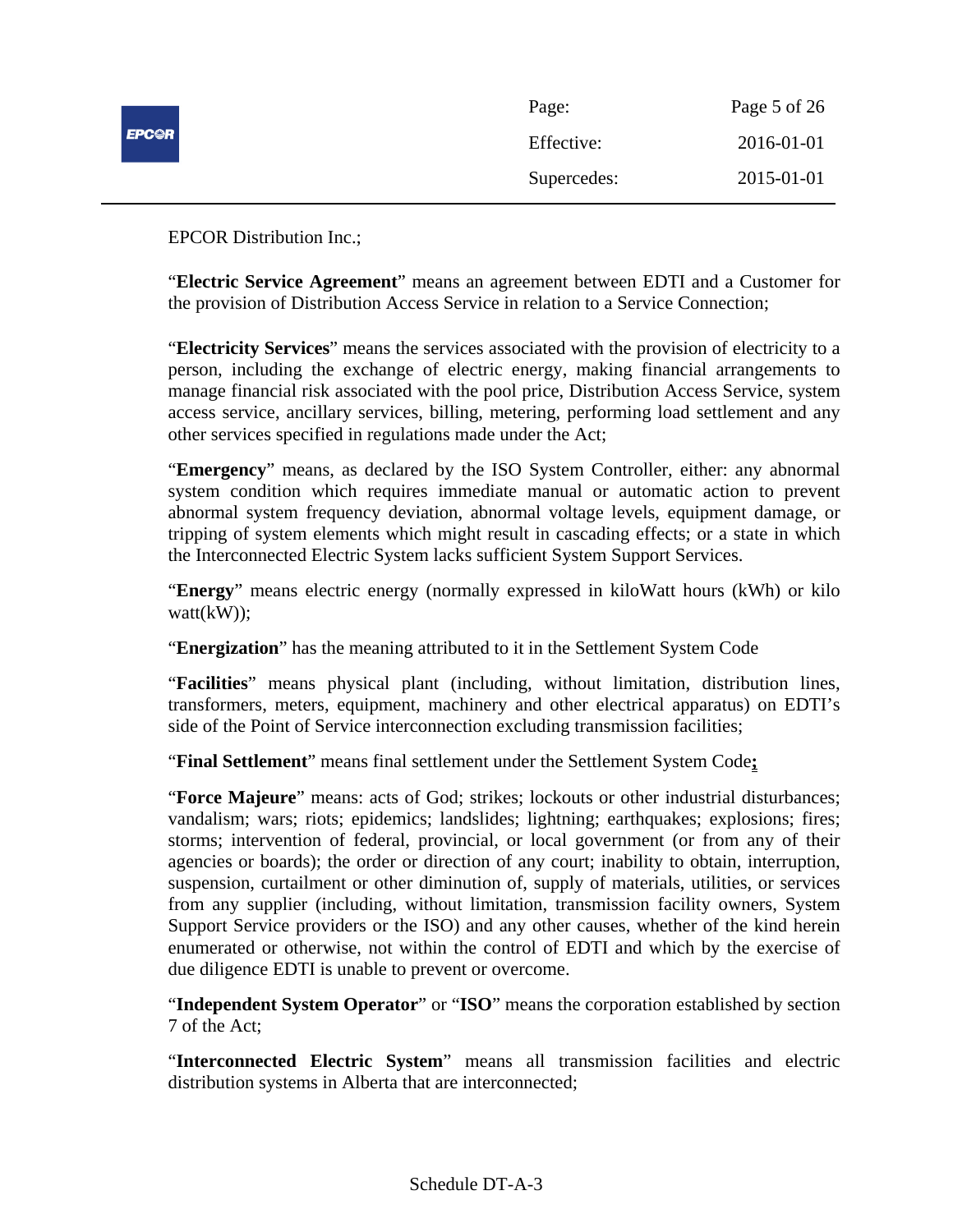|              | Page:       | Page 6 of 26 |
|--------------|-------------|--------------|
| <b>EPC@R</b> | Effective:  | 2016-01-01   |
|              | Supercedes: | 2015-01-01   |

"**Load**" means energy consumed by Customers together with allocated losses and unaccounted for energy;

"**Load Settlement**" means "load settlement" as defined in the Act;

"**Minimum Charge**" means the higher of the rate minimum and the rate applied to the Contracted Minimum Demand;

"**MVA**" means megavolt-ampere or megavolt-amperes;

"**Point of Delivery**" or "**POD**" means the point at which electrical energy is transferred from a transmission facility owner's Transmission Facility to a distribution system and where the electric energy so transferred is measured;

"**Rate Schedules**" means the Distribution Access Service Tariff and the Transmission System Access Service Tariff, which set out charges for Distribution Tariff Services;

"**Regulated Rate Tariff**" means a regulated rate tariff for the provision of Electricity Services to eligible customers prepared by EDTI, or a person with whom EDTI makes arrangements to do so, pursuant to section 102 of the Act;

"**Regulations**" means regulations made under the Act;

"**Retailer**" means a person who sells or provides Electricity Services directly to Customers and carries out the functions and duties of a "retailer" under the Act, and includes a Default Supplier, the person with whom EDTI has made arrangements to provide the Regulated Rate Tariff to eligible customers, and Self-Retailers;

"**Self-Retailer**" means a person carrying out Retailer functions to obtain electricity services solely for its own use;

"**Service Connection**" means the Facilities required to physically connect the Customer's facilities to EDTI's electric distribution system to permit the Customer to obtain Distribution Access Service;

"**Settlement System Code**" means the rules respecting Load Settlement approved by the AUC and set out in Rule 021;

"**Site**" means a unique end-use Point of Service, being the finest level at which Load Settlement recognizes Retailer assignments, and receives consumption data;

"**Standby Site**" means a Site, associated with a main Site, that is constructed for redundancy and is designated as a "Standby Site" by EDTI;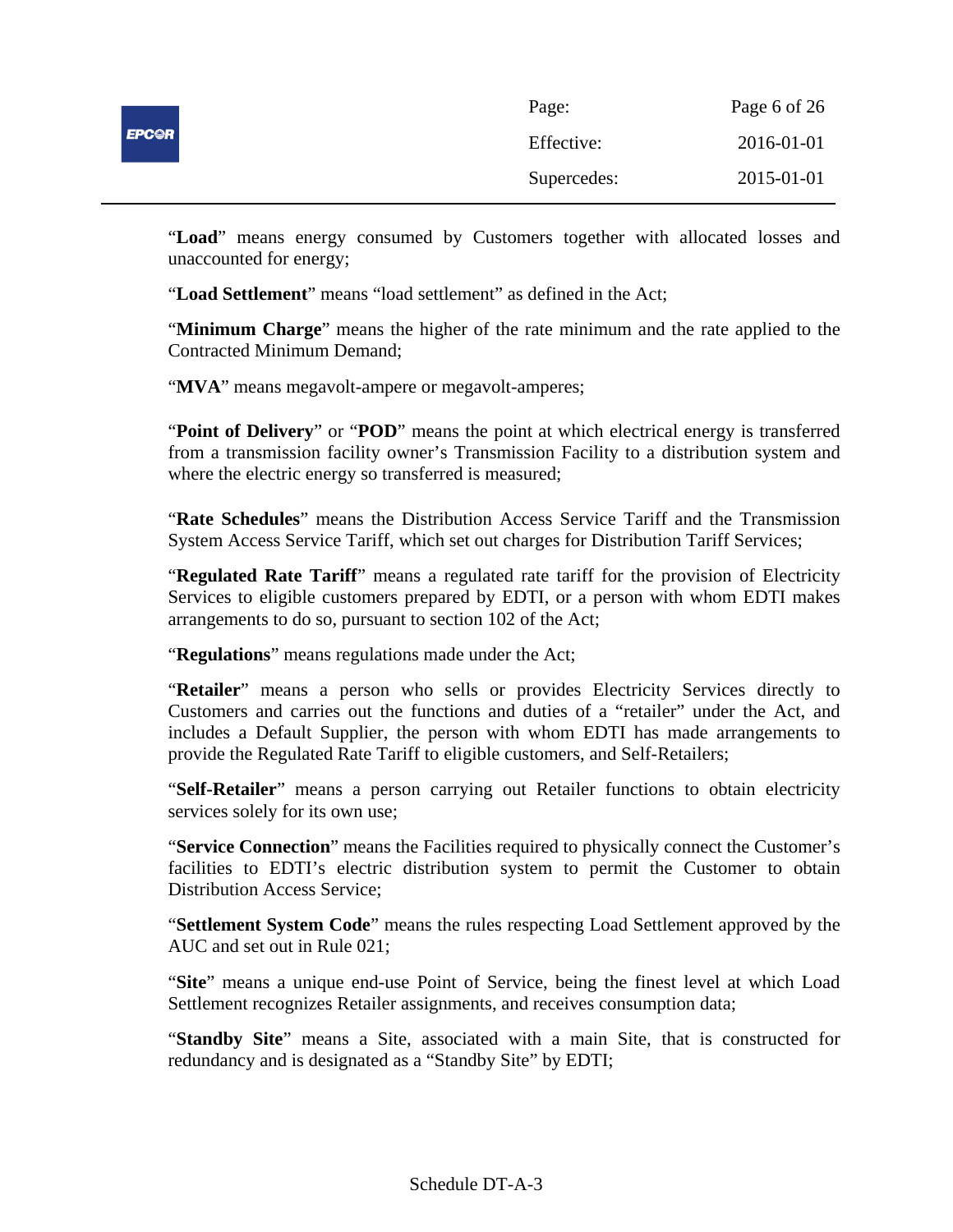|              | Page:       | Page 7 of 26 |
|--------------|-------------|--------------|
| <b>EPC@R</b> | Effective:  | 2016-01-01   |
|              | Supercedes: | 2015-01-01   |

"**Transmission System Access Tariff**" means DT - Schedule 2, entitled "Transmission System Access Tariff" forming part of the Rate Schedules.

Words and phrases that used in these Policies that given meaning in another part of the Distribution Tariff and are not otherwise defined in these Policies shall have the meanings given to those words and phrases in that other part of the Distribution Tariff.

## **2.2 Conflicts**

If there is any conflict between a provision expressly set out in an order of the Commission and these Policies, the order of the Commission shall govern.

If there is any conflict between a provision in these Policies, as may be amended from time to time, and a provision in the Terms and Conditions for Distribution Service Connections or the Terms and Conditions for Distribution Access Service, the provision in the Terms and Conditions for Distribution Service Connections or the Terms and Conditions for Distribution Access Service, as applicable, shall govern.

If there is any conflict between a provision in these Policies, as may be amended from time to time, and a provision in a Distribution Services Agreement or any other existing or future agreement between EDTI and a Retailer relating to Distribution Tariff Services, the provision in these Policies shall govern.

## **2.3 Extended Meanings**

In these Policies, words importing the singular number only shall include the plural and vice versa, words importing the masculine gender shall include the feminine and neutral genders and vice versa. Words importing a person shall include person, firm, partnership, corporation, organization or association (including, without limitation, individual members of any unincorporated entity).

## **ARTICLE 3 – POLICIES**

## **3.1 Policies**

The Policies consist of the following:

- a) the Distribution Access Service Tariff Treatment of Standby Services Policy attached as Schedule "A";
- b) the Transmission System Access Tariff Treatment of Standby Services Policy attached as Schedule "B";
- c) the Applicability of Existing Site Demand Ratchets to New Customers Policy attached as Schedule "C";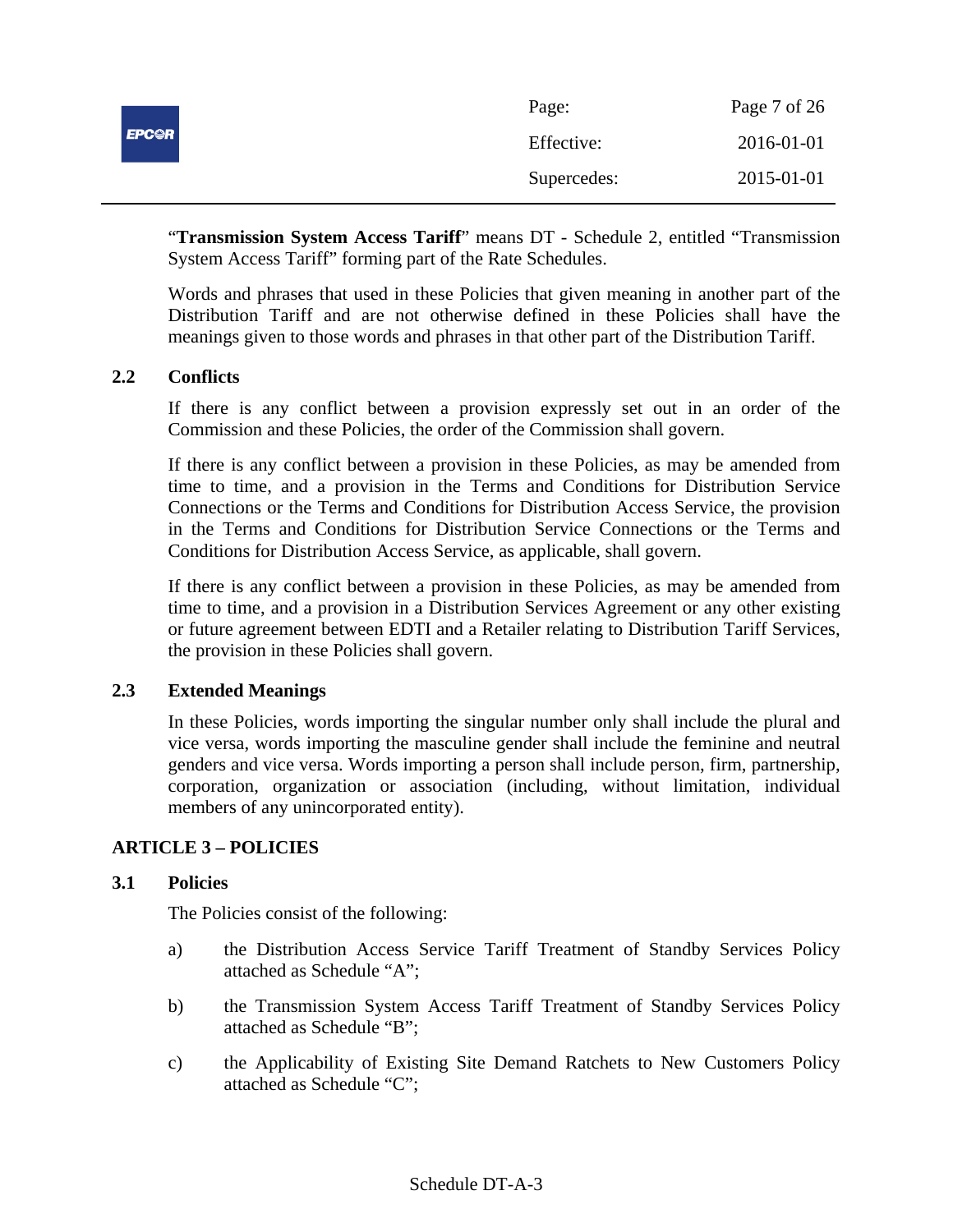|              | Page:       | Page 8 of 26 |
|--------------|-------------|--------------|
| <b>EPCOR</b> | Effective:  | 2016-01-01   |
|              | Supercedes: | 2015-01-01   |

- d) the Totalization of Transmission Demand Policy attached as Schedule "D"; and
- e) the Hard to Read Meter Policy attached as Schedule "E"
- f) the Determination of Charges for Site Specific Customers Served by Shared Feeders Policy attached as Schedule "F"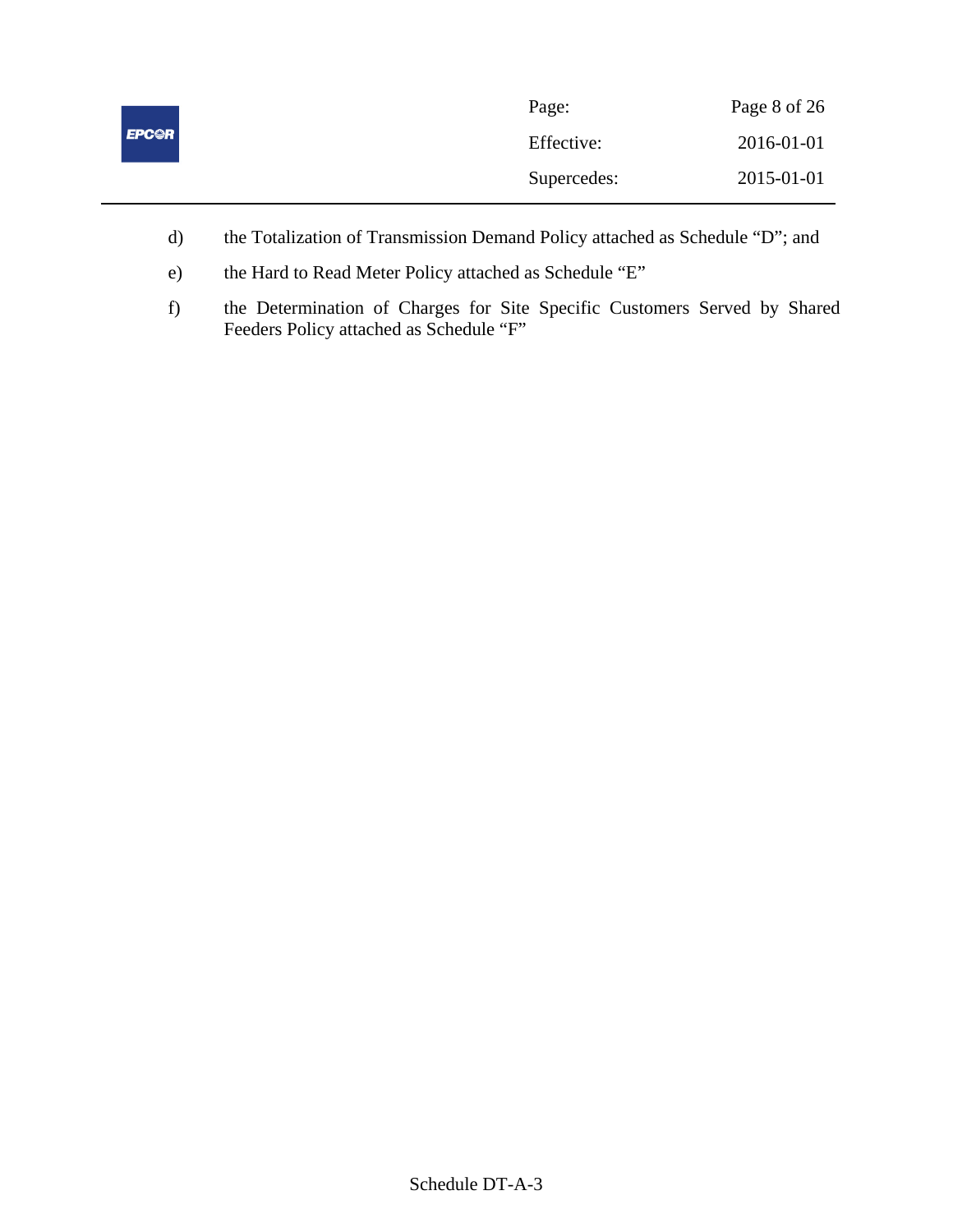

## **SCHEDULE A: - DISTRIBUTION ACCESS SERVICE TARIFF TREATMENT OF STANDBY SERVICES POLICY**

## **Introduction:**

This Policy sets out EDTI's policy in relation to the treatment under its Distribution Access Service Tariff of services provided for Standby Sites

#### **Other Related Policies:**

Transmission System Access Tariff Treatment of Standby Services Policy.

#### **Rate Classes Affected:**

This Bulletin is applicable to sites designated as Standby Sites belonging in the following Distribution Access rate classes:

- Commercial/Industrial Service 150 to < 5,000 kVA
- Primary Commercial/Industrial Service 150 to < 5,000 kVA

- 1. This Policy deals with the application of EDTI's Distribution Access Service Tariff to services provided to Standby Sites.
- 2. EDTI's Distribution Access Service Tariff is applied at the Site level.
- 3. Standby Sites are designed to be used infrequently, during periods when the associated main Site is down for maintenance or is otherwise unavailable. When properly used in this manner, the load on the Standby Site(s) will exhibit absolute diversity relative to the main Site (i.e. the main Site and Standby Site(s) will not be simultaneously loaded). The Standby Site will then qualify to have its Demand Charges waived.
- 4. In cases where EDTI requires that a Customer with a Standby Site switch Load to the Standby Site, EDTI will waive the Demand Charges on that site.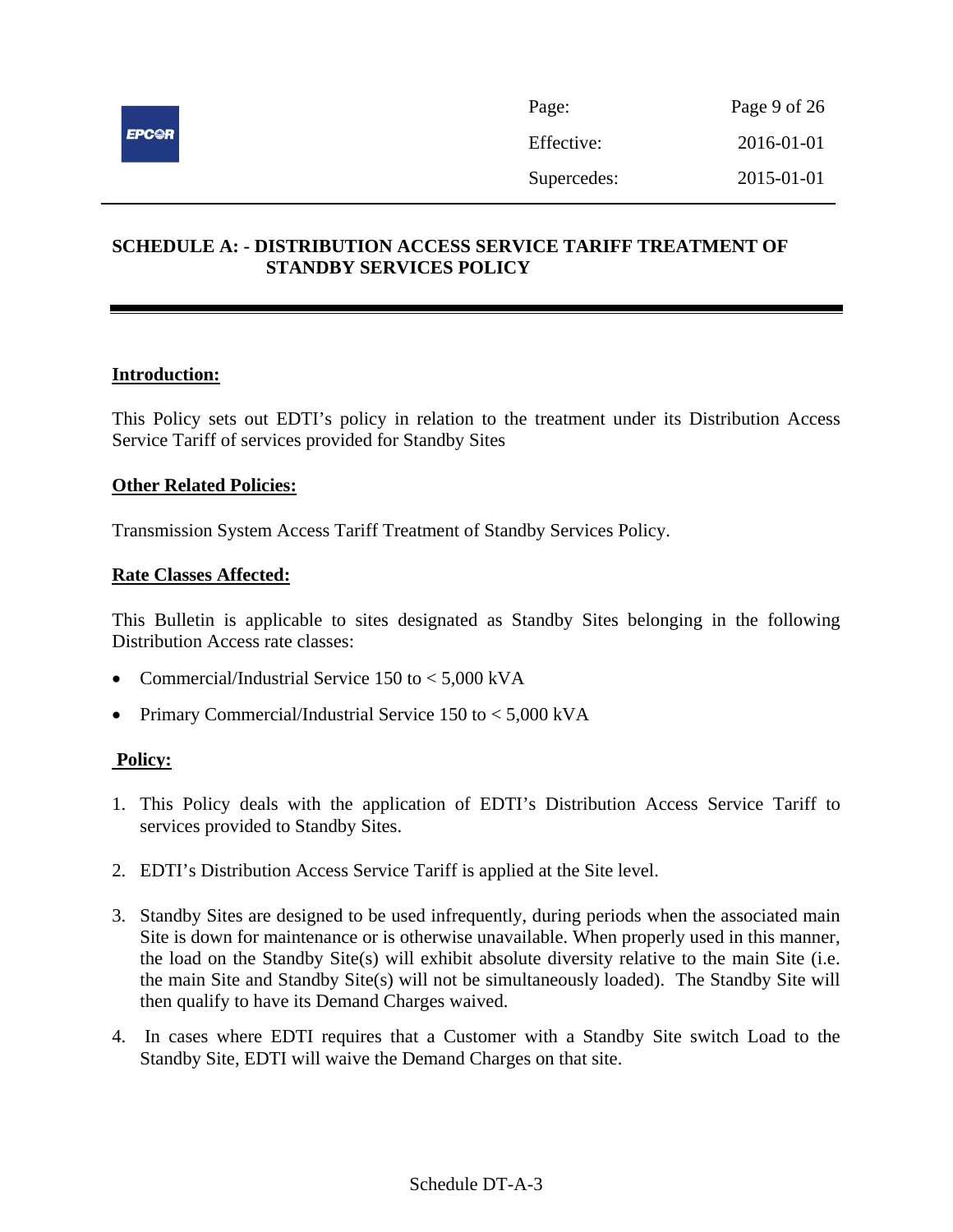|              | Page:       | Page 10 of 26 |
|--------------|-------------|---------------|
| <b>EPC@R</b> | Effective:  | 2016-01-01    |
|              | Supercedes: | 2015-01-01    |

5. Standby Sites must not to be used for peak avoidance or Load splitting purposes (e.g. the peak demand registered on a Standby Site or the coincident sum of the peak demand registered on a main Site and the associated Standby Site(s) must not exceed the previously established peak on the main Site). Such misuse of the Standby Site will result in a penalty charge for each incidence of misuse determined as follows:

Penalty Charge  $= $10 \times (KW)$  Standby site peak demand  $-KW$  Main site billing demand)

6. The following flow chart illustrates the Distribution Access Service Tariff treatment for Standby Sites:



- 7. For tariff administration purposes, all Standby Sites are initially assumed to have achieved absolute load diversity and will receive the Demand Charge waiver. The waiver will only be revoked if EDTI subsequently determines that the Standby Site did not qualify for the waiver.
- 8. EDTI will conduct periodic reviews on Standby Sites to verify that they are not being misused. EDTI's determination shall be final.
- 9. EDTI will not make any further adjustments to the waiver of Demand Charges after the Final Settlement date.
- 10. This Policy will take effect on January 1, 2016 and will supersede and replace the previous policy applicable to the treatment of services for Standby Sites under EDTI's Distribution Access Service Tariff.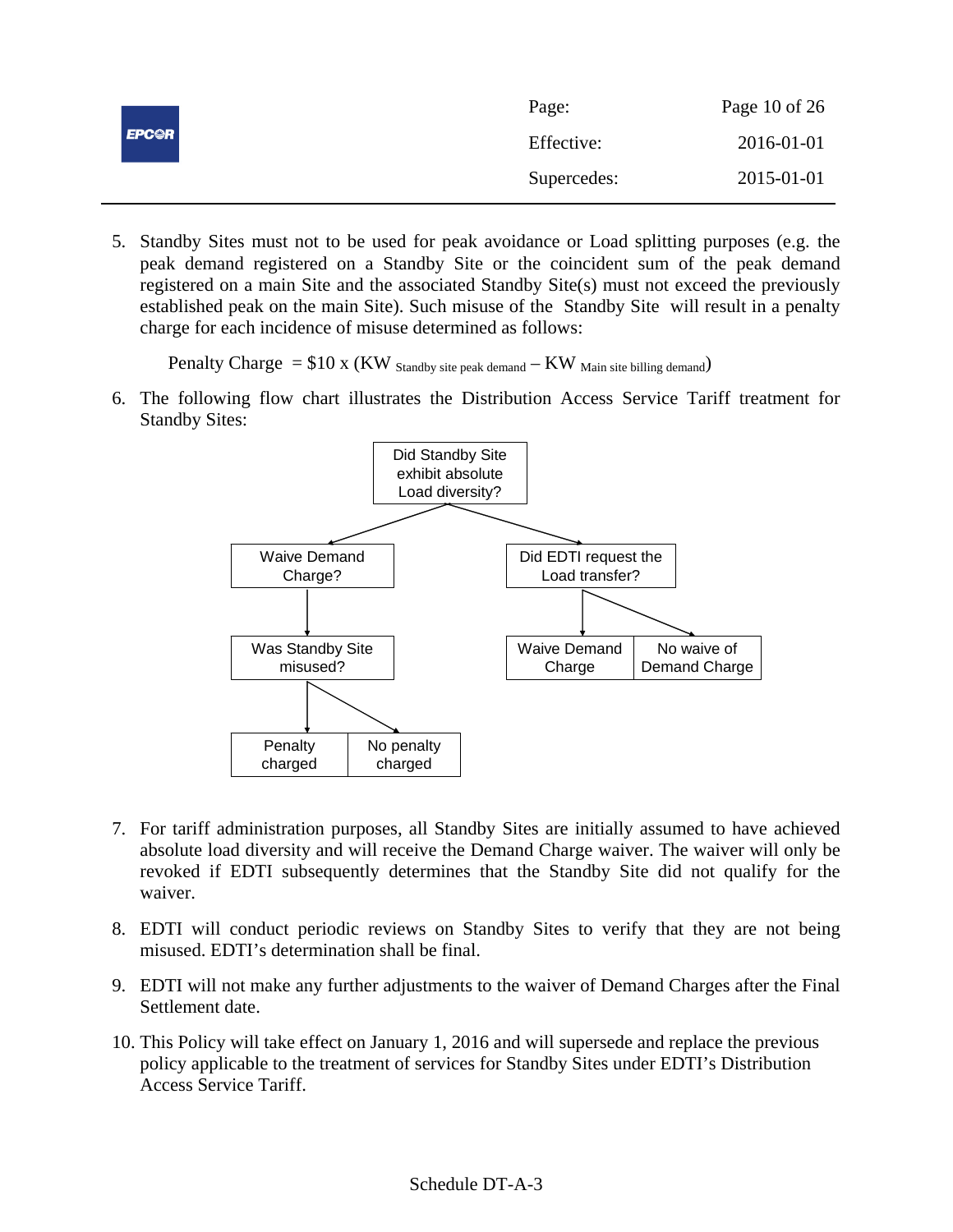

| Page:       | Page 11 of 26 |
|-------------|---------------|
| Effective:  | 2016-01-01    |
| Supercedes: | 2015-01-01    |

## SCHEDULE B: - TRANSMISSION ACCESS TARIFF TREATMENT OF STANDBY SERVICES POLICY

## **Introduction:**

This Policy sets out EDTI's policy in relation to the treatment under its Transmission System Access Tariff of services provided for Standby Sites.

## **Other Related Policies:**

Distribution Access Tariff Treatment of Standby Services Policy.

## **Rate Classes Affected:**

This Policy applies to Sites designated by EDTI as Standby Sites belonging in the following Transmission System Access Tariff rate class:

- Primary and Secondary Commercial/Industrial Service 150 to < 5,000 kVA Connected to EPCOR's Distribution System
- Primary and Secondary Commercial/Industrial Service Greater than 5,000 kVA

- 1. This Policy deals with the application of EDTI's Transmission System Access Service Tariff to services provided for Standby Sites.
- 2. EDTI's Transmission System Access Tariff is designed to "flow-through" the charges under the ISO's) tariff.
- 3. Although the ISO's tariff does not address Standby Sites, EDTI has determined that under certain conditions, a waiver by EDTI of the demand charges under EDTI's Transmission System Access Tariff for Standby Sites is consistent with the "flow-through" design philosophy of its Transmission System Access Tariff.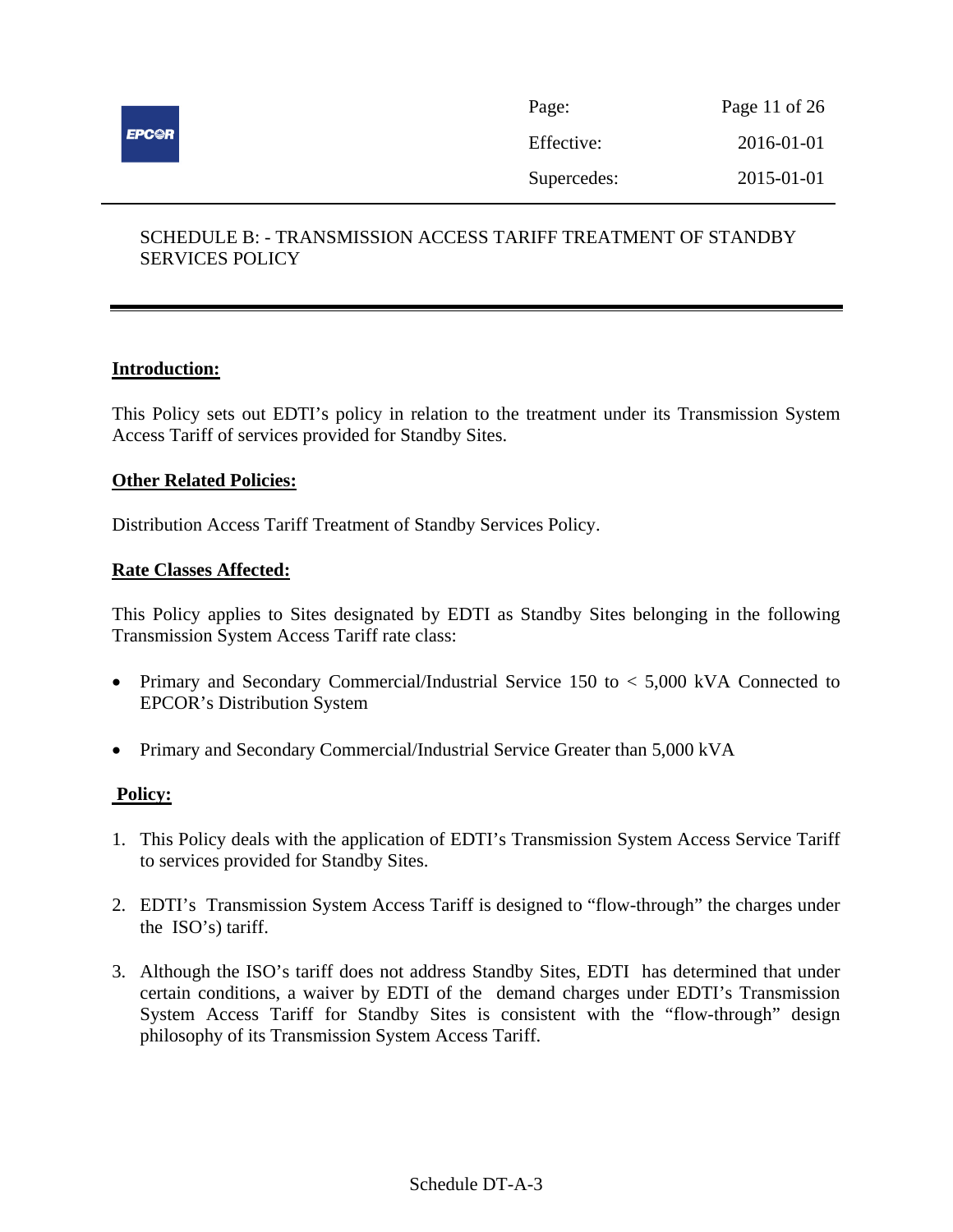|              | Page:       | Page 12 of 26 |
|--------------|-------------|---------------|
| <b>EPC@R</b> | Effective:  | 2016-01-01    |
|              | Supercedes: | 2015-01-01    |

4. In all cases where customers plan to use their Standby Site(s), the Customer must receive authorization from EDTI's Operator in Charge a minimum of 24 hours in advance of this planned use. Depending on the anticipated system loading this request may be rejected and/or an alternate more suitable time scheduled (i.e. to avoid increasing POD demands). As well, when directed by EDTI to do so, the Customer must forthwith switch the Load back on to the main Site(s). The Operator in Charge for EDTI is:

> D&T System Control Operator North Service Centre 12116-107 St. Edmonton, Alberta. T5G 2S7 Phone: (780) 412-4501 Fax: (780) 412-4530

- a) Where both the main Site and associated Standby Site(s) are connected to the same POD, the Standby Site(s) will receive a waiver of the demand charges under EDTI's Transmission System Access Tariff.
- b) Where the main Site and associated Standby Site(s) are connected to different PODs, the Standby Site(s) will receive a waiver of the demand charges under EDTI's Transmission Access Tariff **only** if the Customer has received authorization and followed the instructions provided by EDTI's Operator in Charge.
- 5. Standby Sites must not to be used for peak avoidance or load splitting purposes (e.g. the peak demand registered on an associated Standby Site(s) must not exceed the peak on the main Site). Such misuse of the Standby Site will result in a penalty charge for each incidence of misuse determined as follows:

Penalty Charge  $= $10 \times (KW)$  Standby Site peak demand  $-KW$  Main Site billing demand)

6. In cases where EDTI requires the Customer with a Standby Site to switch load to the Standby Site, EDTI will also waive the demand charges under EDTI's Transmission System Access Tariff at that site.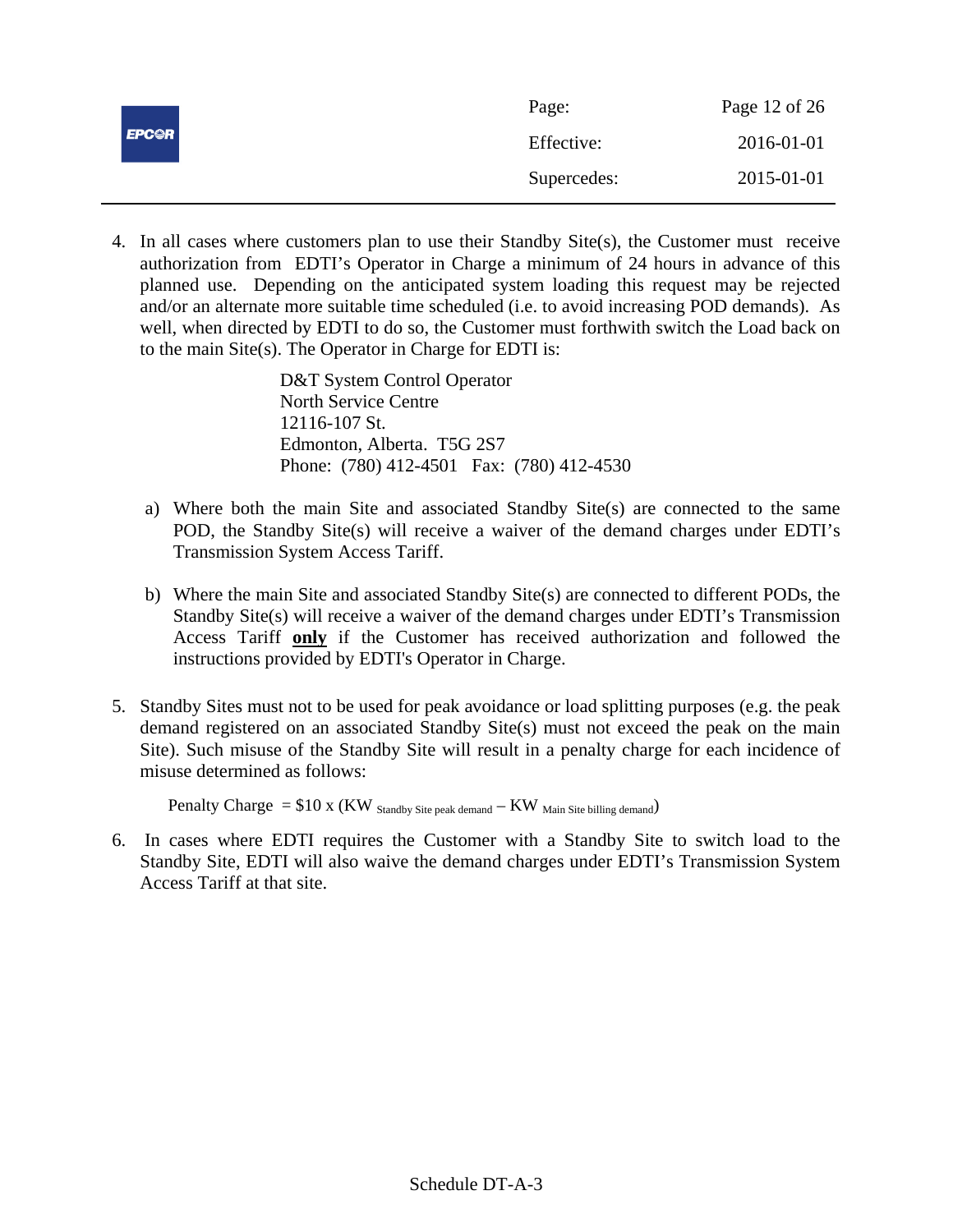| <b>EPCOR</b> | Page:       | Page 13 of 26 |
|--------------|-------------|---------------|
|              | Effective:  | 2016-01-01    |
|              | Supercedes: | 2015-01-01    |

7. The following flow chart illustrates the Transmission System Access Tariff treatment for Standby Sites :



- 8. For tariff administration purposes, all Standby Sites are initially assumed to have met the above qualifying criteria, and will have the demand charges under the Transmission System Access Tariff waived. The waiver will only be revoked if EDTI subsequently determines that the Standby Site did not qualify for the waiver.
- 9. EDTI will conduct periodic reviews on Standby Sites to verify that they are not being misused. EDTI's determination shall be final.
- 10. EPCOR will not make any further adjustments in relation to the waiver of demand charges under the Transmission System Access Tariff after the Final Settlement date.
- 11. This Policy will take effect on January 1, 2016 and will supersede and replace the previous policy applicable to the treatment of services for Standby Sites under EDTI's Transmission System Access Tariff.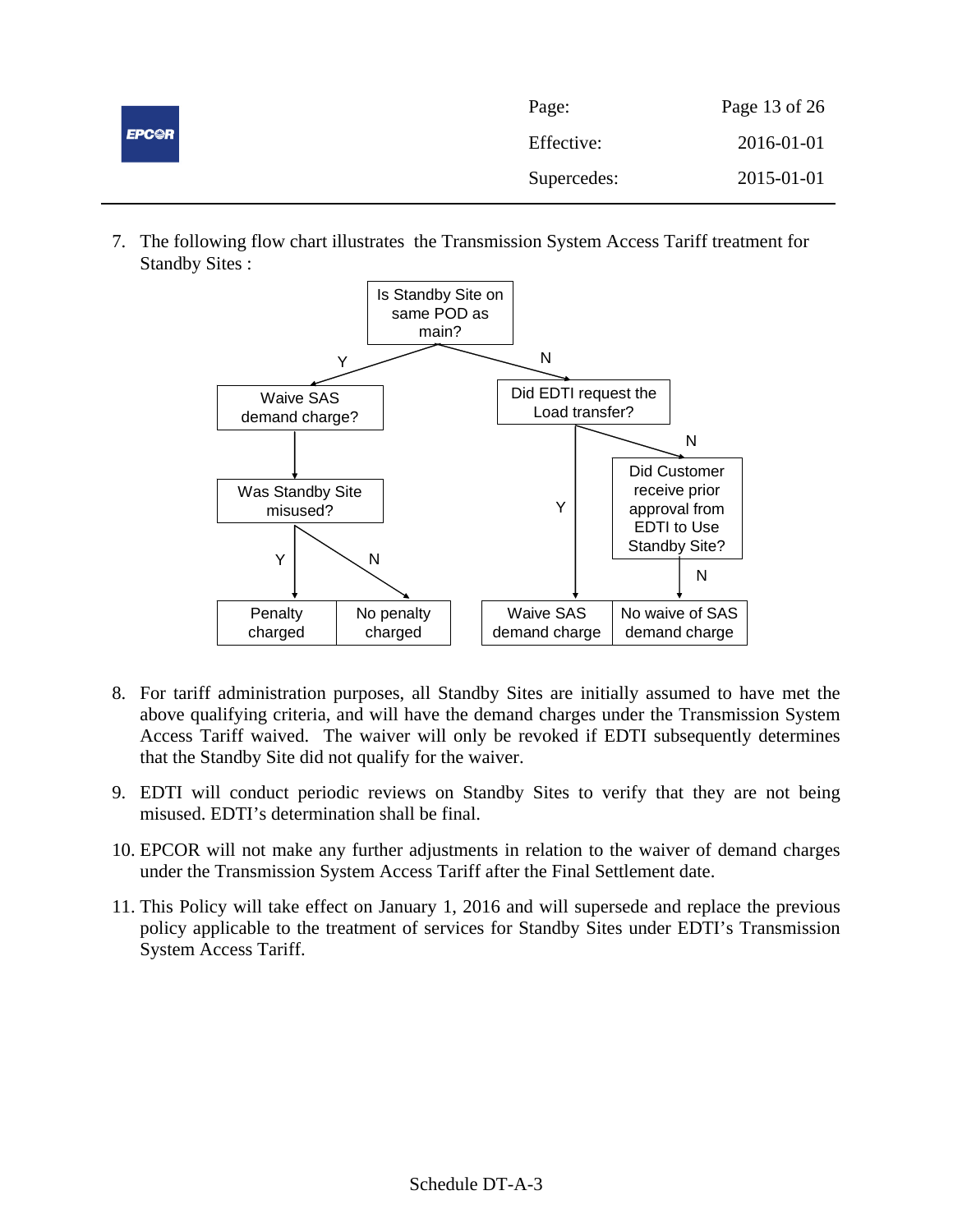

## **SCHEDULE C: - APPLICABILITY OF EXISTING SITE DEMAND RATCHETS TO NEW CUSTOMERS POLICY**

## **Introduction:**

This Policy sets out EDTI's policy in relation to the continued application of pre-existing demand ratchets in determining charges to Retailers under EDTI's Distribution Access Service Tariff and Transmission System Access Tariff in cases where a new Customer has moved onto a Site in EDTI's service area.

#### **Other Related Policies:**

None.

#### **Rate Classes Affected:**

This Policy is applicable to all rate classes subject to demand ratchets under EDTI's Distribution Access Tariff and Transmission System Access Tariff.

- 1. Maintaining records and accounts relating to customers is the responsibility of retailers, as per Part 3.2, section 31.992(2) of the *Electric Utilities Act*. The billing systems of Wires Services Providers (like EDTI) are therefore generally not designed to track customers of retailers. Changes to customer identities are not monitored by EDTI.
- 2. Demand ratchets incurred by EDTI under its Transmission System Access Tariff in relation to ISO transmission charges to serve Sites are not reset by the ISO due to Customer turnover at EDTI's Sites. Article 21 of the ISO's 2003 Tariff Terms and Conditions of Service ("ISO Terms and Conditions") sets out the limited conditions under which the ISO may, in its discretion, waive its peak "Metered Demand" for a POD.
- 3. Existing demand ratchets EDTI's Transmission System Access Tariff applicable to Sites will not be reset due to Customer turnovers at the Sites and the charges to the Retailers for the new Customers will continue to be based on the existing demand ratchets for the Sites. The only exceptions are if the demand ratchet for a Site was caused by one of the events listed in Article 21 of the ISO Terms and Conditions. Those events are: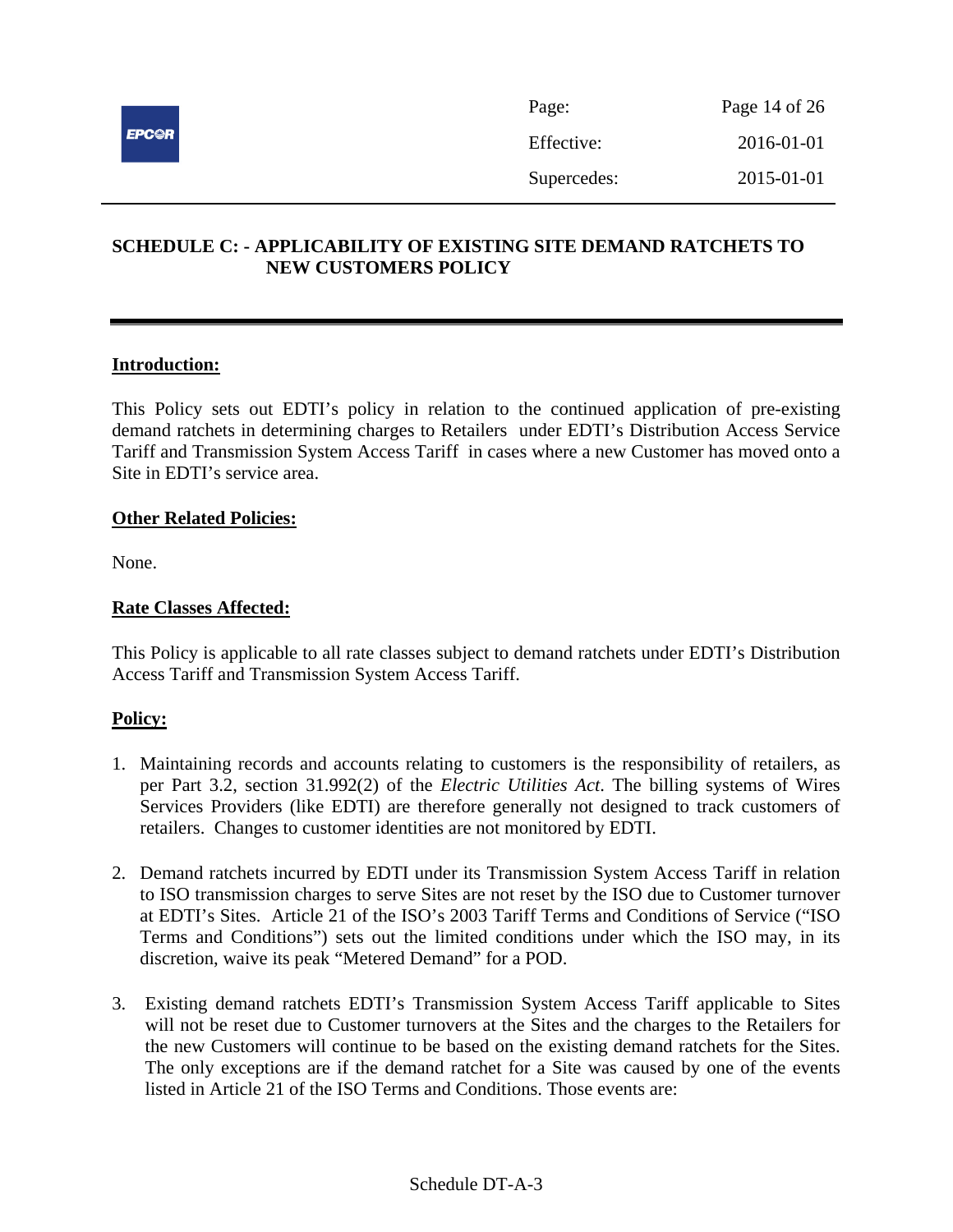|              | Page:       | Page 15 of 26 |
|--------------|-------------|---------------|
| <b>EPCOR</b> | Effective:  | 2016-01-01    |
|              | Supercedes: | 2015-01-01    |

- "Commissioning" as defined in Article 1 of the ISO Terms and Conditions;
- activities required to repair and maintain transmission facilities;
- pre-scheduled activities required to repair and maintain distribution facilities;
- load restoration activities following an outage of transmission or distribution facilities or caused by an "Emergency" as defined in Article 1 of the ISO Terms and Conditions;
- an event of "Force Majeure" as defined in Article 1 of the ISO Terms and Conditions, or
- compliance with a dispatch instruction from the ISO during an "Emergency", in each case as defined in Article 1 of the ISO Terms and Conditions.

Approval by EDTI of any request to reset the demand ratchet under its Transmission Access Service Tariff for a Site will be contingent on receipt of information satisfactory to EDTI confirming that the demand ratchet was caused by one of the above events and the ISO waving compliance with its peak Metered Demand at the applicable POD*.* 

- 4. Existing demand ratchets under EDTI's Distribution System Access Tariff applicable to Sites will not be reset by EDTI due to Customer turnovers at the Sites and the charges to the Retailers for the new Customers will continue to be based on the existing demand ratchets for the Site. The only exceptions are if the demand ratchet for a Site was caused by:
	- Commissioning;
	- activities required to repair and maintain distribution facilities;
	- pre-scheduled activities required to repair and maintain distribution facilities;
	- load restoration activities following an outage of distribution facilities or caused by an Emergency;
	- an event of Force Majeure, or
	- compliance with a dispatch instruction from the "System Controller" during an Emergency*.*

Approval by EDTI of any request to reset the demand ratchet under its Distribution Access Service Tariff for a Site will be contingent on receipt of information satisfactory to EDTI confirming that the demand ratchet was caused by one of the above events.

5. The Policy only addresses the demand ratchet treatment between EDTI and Retailers under EDTI's Distribution Access Service Tariff and Transmission System Access Tariff. Any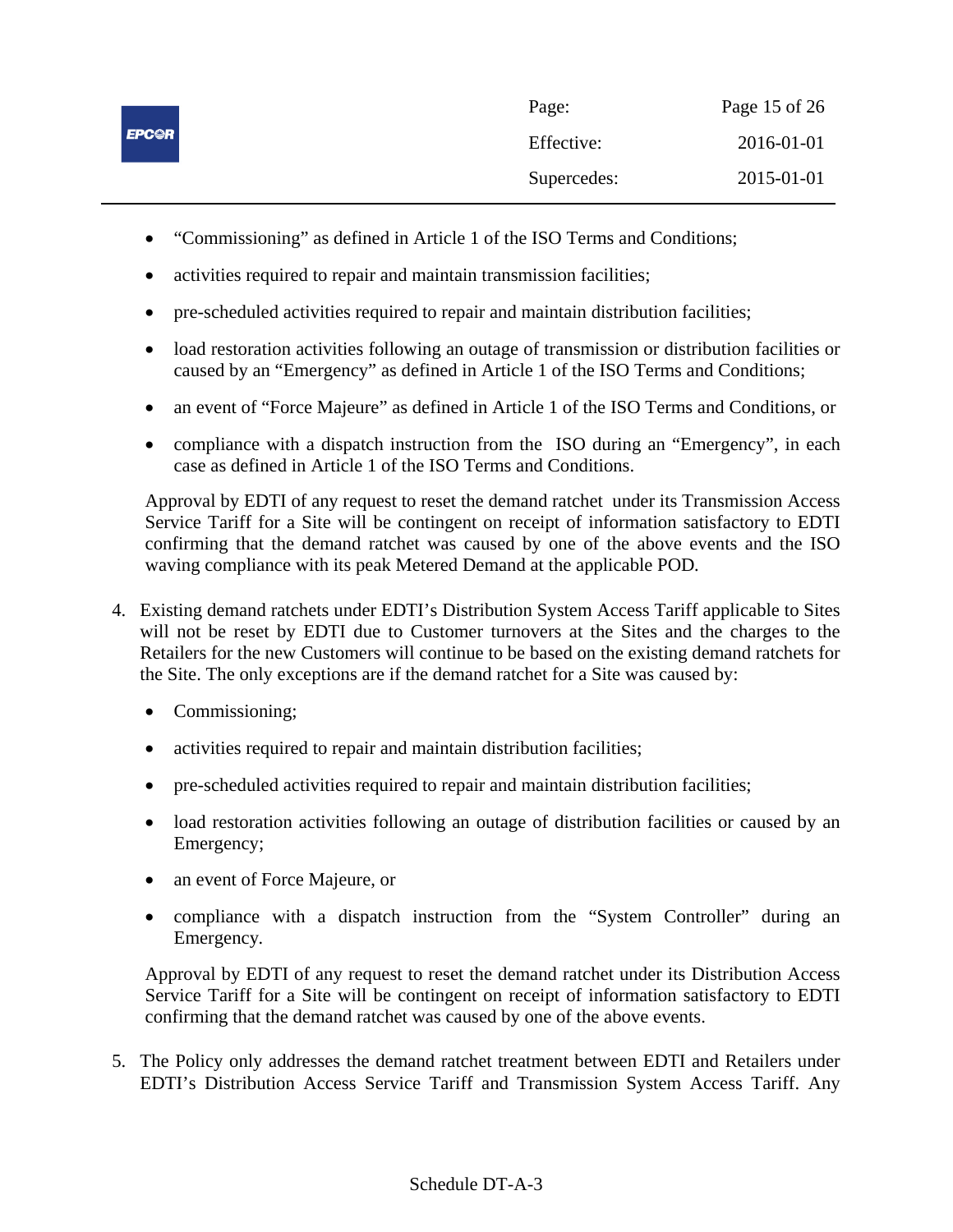|              | Page:       | Page 16 of 26 |
|--------------|-------------|---------------|
| <b>EPC@R</b> | Effective:  | 2016-01-01    |
|              | Supercedes: | 2015-01-01    |

specific arrangements between Retailers and their customers are beyond the scope of this Policy.

6. This Policy will take effect on January 1, 2016 and will supersede and replace the previous policy applicable to the application of demand ratchets under EDTI's Distribution Access Service Tariff and Transmission System Access Tariff.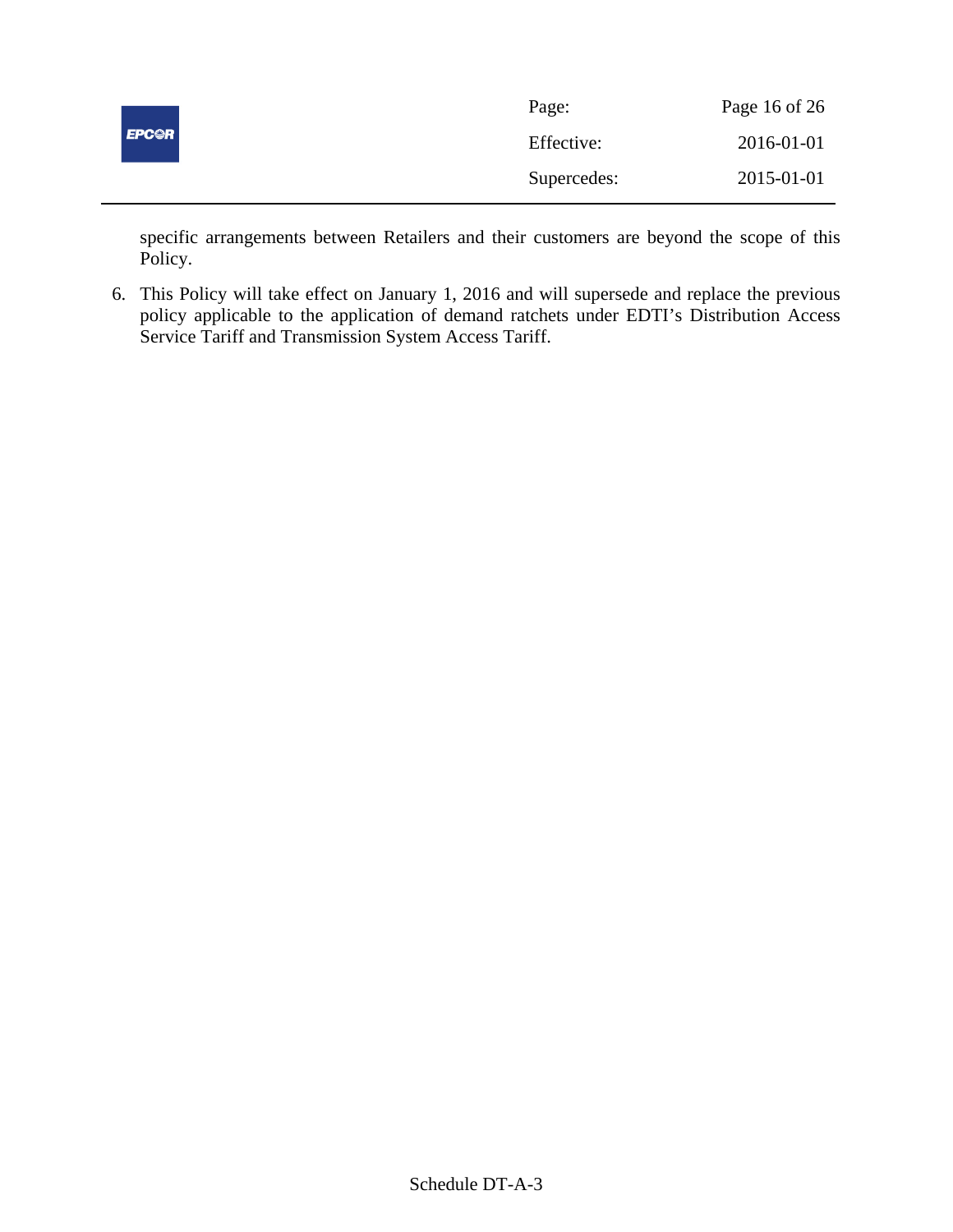

| Page:       | Page 17 of 26 |
|-------------|---------------|
| Effective:  | 2016-01-01    |
| Supercedes: | 2015-01-01    |

## **SCHEDULE D: - TOTALIZATION OF TRANSMISSION DEMAND POLICY**

#### **Introduction:**

This Policy sets out EDTI's totalization policy for certain Sites subject to EDTI's Transmission System Access Tariff.

#### **Other Related Policies:**

None.

#### **Rate Classes Affected:**

The totalization policy relates to the following Transmission System Access Tariff rate class:

"Primary and Secondary Commercial/Industrial Service Greater than 5,000 kVA, Connected to EPCOR's Distribution System".

## **Policy:**

<u>.</u>

- 1. Customers eligible for totalization are those Customers with 2 or more Sites on a single POD and belong in the "Primary and Secondary Commercial/Industrial Service Greater than 5,000 kVA, Connected to EPCOR's Distribution System" rate class Sites not on the same POD are not eligible for totalization.
- 2. Eligible Customers may, at their option, request EDTI to totalize the demands of their sites on the same POD for purposes of determining Billing Demand under the Transmission System Access Tariff. Once it is made, the Customer's election for totalization will be effective for a minimum term of 5 years and will be irrevocable by the Customer during the 5-year term. Eligible customers electing totalization will effectively be treated as "standalone" PODs, and consequently will no longer receive the average diversity factor $1$  benefits designed in EDTI's Transmission System Access Tariff for non-totalized sites.

<sup>&</sup>lt;sup>1</sup> Charge code "SASCS-1" shown on the Rate Schedule for "Primary and Secondary Commercial/Industrial Service Greater than 5,000 kVA, Connected to EPCOR's Distribution System" applies an average diversity factor for all (un-totalized) sites in this rate class.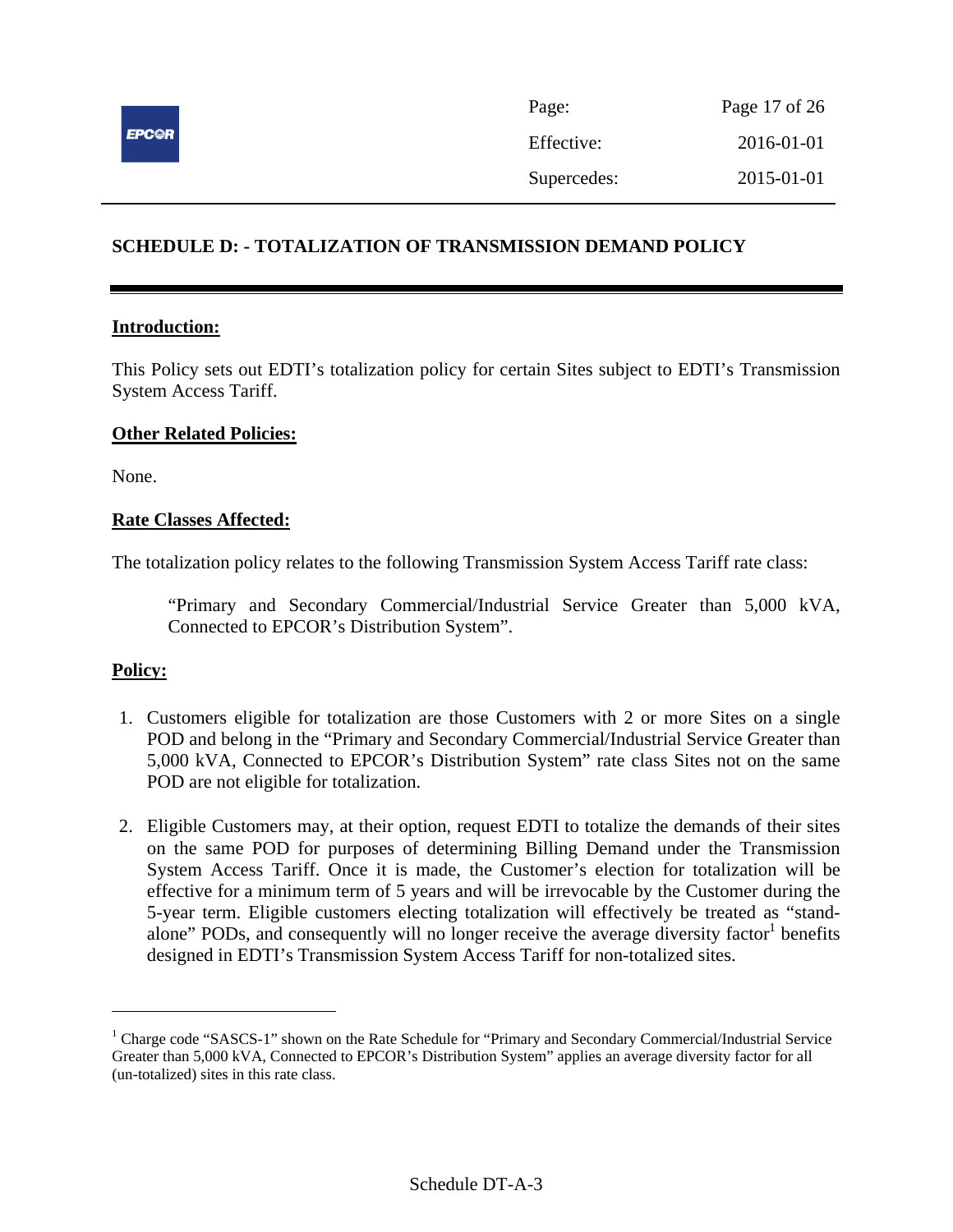|              | Page:       | Page 18 of 26 |
|--------------|-------------|---------------|
| <b>EPC@R</b> | Effective:  | 2016-01-01    |
|              | Supercedes: | 2015-01-01    |

- 3. Pre-existing demand ratchets from totalized sites will be replaced by a single, totalized demand ratchet calculated according to the method used by the Independent System Operator (ISO) from time to time for such calculations and based on the Customer's share of POD demand at the time of the peak demand using 5 years of historic data. Totalized demand ratchets will no longer receive the average diversity benefits designed in EDTI's Transmission System Access Tariff for non-totalized sites.
- 4. Consistent with the ISO's policy, Customers electing to be totalized must enter into a contractual arrangement with EDTI for the capacity required. The capacity being contracted for will be known as "contract demand". Actual totalized demand must not exceed contract demand by more than 10%. Customers will be required to increase contract demand if necessary to satisfy this requirement. Minimum billing demand will be assessed at 90% of contract demand.
- 5. Totalization may or may not be beneficial for any particular Customer. EDTI shall have no responsibility to determine, or advise any customer as to, the potential benefits or disbenefits of totalization for that customer.
- 6. This Policy will take effect on January 1, 2016 and will supersede and replace the previous policy applicable to totalization of Site demands.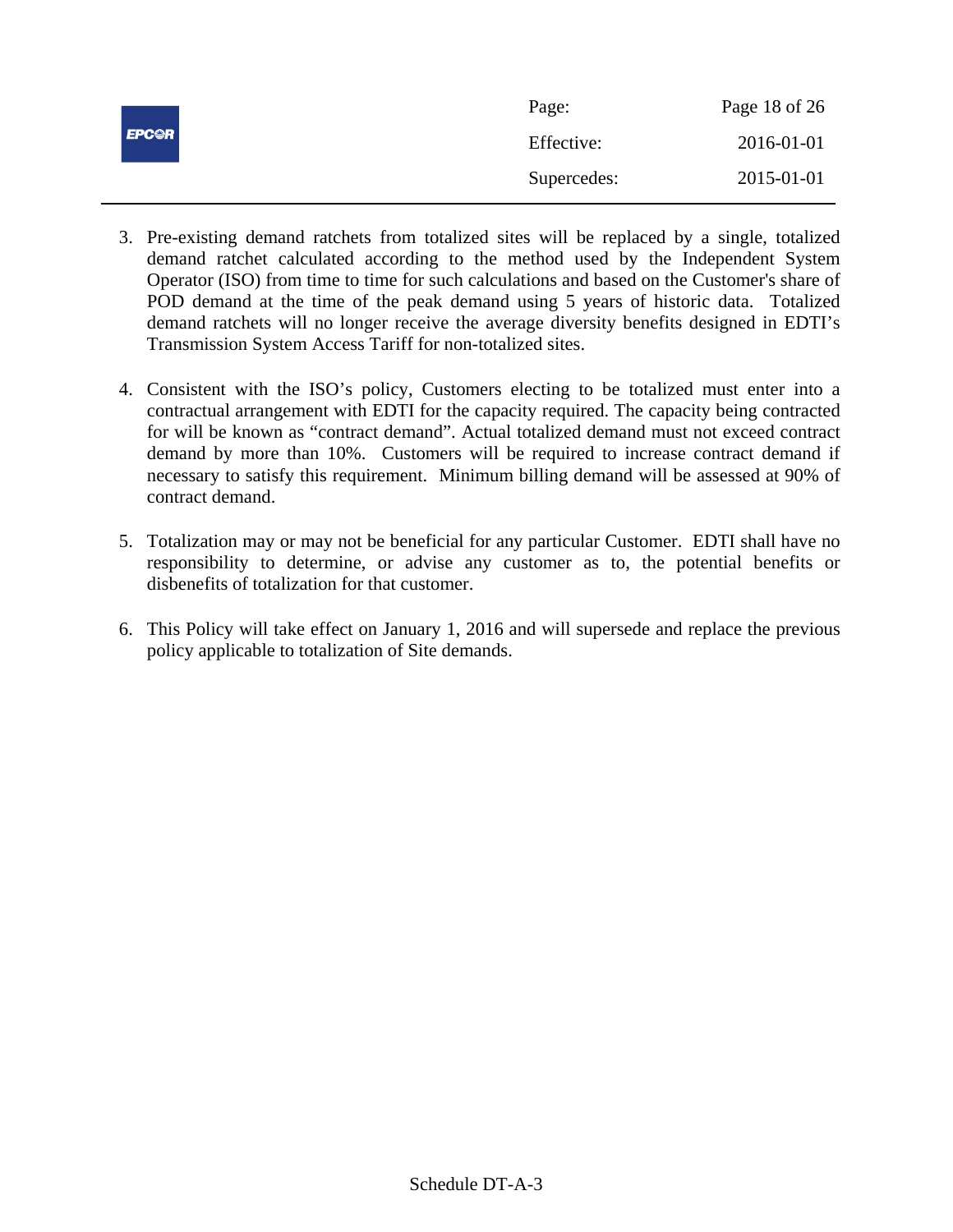

## **SCHEDULE E: - HARD TO READ METER POLICY**

#### **Introduction:**

Under the Settlement System Code, EDTI is required to obtain bi-monthly meter readings to facilitate accurate load settlement. This Policy sets out the EDTI policy for the installation of remote read meters at, or the De-energization of, "hard to read meter" Sites.

#### **Other Related Policies:**

None.

## **Sites Affected:**

This Bulletin is applicable to metered sites receiving the following services under Distribution Access Service Tariff:

*Residential Service*.

- 1. A "hard to read meter" is a meter where EDTI's access to the meter to obtain a regular meter reading is prevented or hindered for any reason. This could be because the meter is locked inside of a building or fenced yard or access to the meter is blocked by material, debris or dogs.
- 2. EDTI will maintain a record of all attempts to obtain meter reads where EDTI's access to obtain a regular meter read is prevented or hindered and EDTI is unable to obtain the meter reads.
- 3. If EDTI is unable to obtain a regular meter read in a month  $(1<sup>st</sup>$  month), EDTI will attempt to read the meter on the next working day. No attempt will be made to read the meter during the  $2<sup>nd</sup>$  month. An attempt will be made to read the meter on its regular read date for the  $3<sup>rd</sup>$ month. If EDTI is unable to obtain the regular meter read in the  $3<sup>rd</sup>$  month, EDTI will again attempt to read the meter on the next working day. If EDTI is unable to obtain a meter read, EDTI will continue to attempt to obtain a meter read on the meter's regular read date for following months and will make additional attempts to obtain a meter read as EDTI considers appropriate in the circumstances.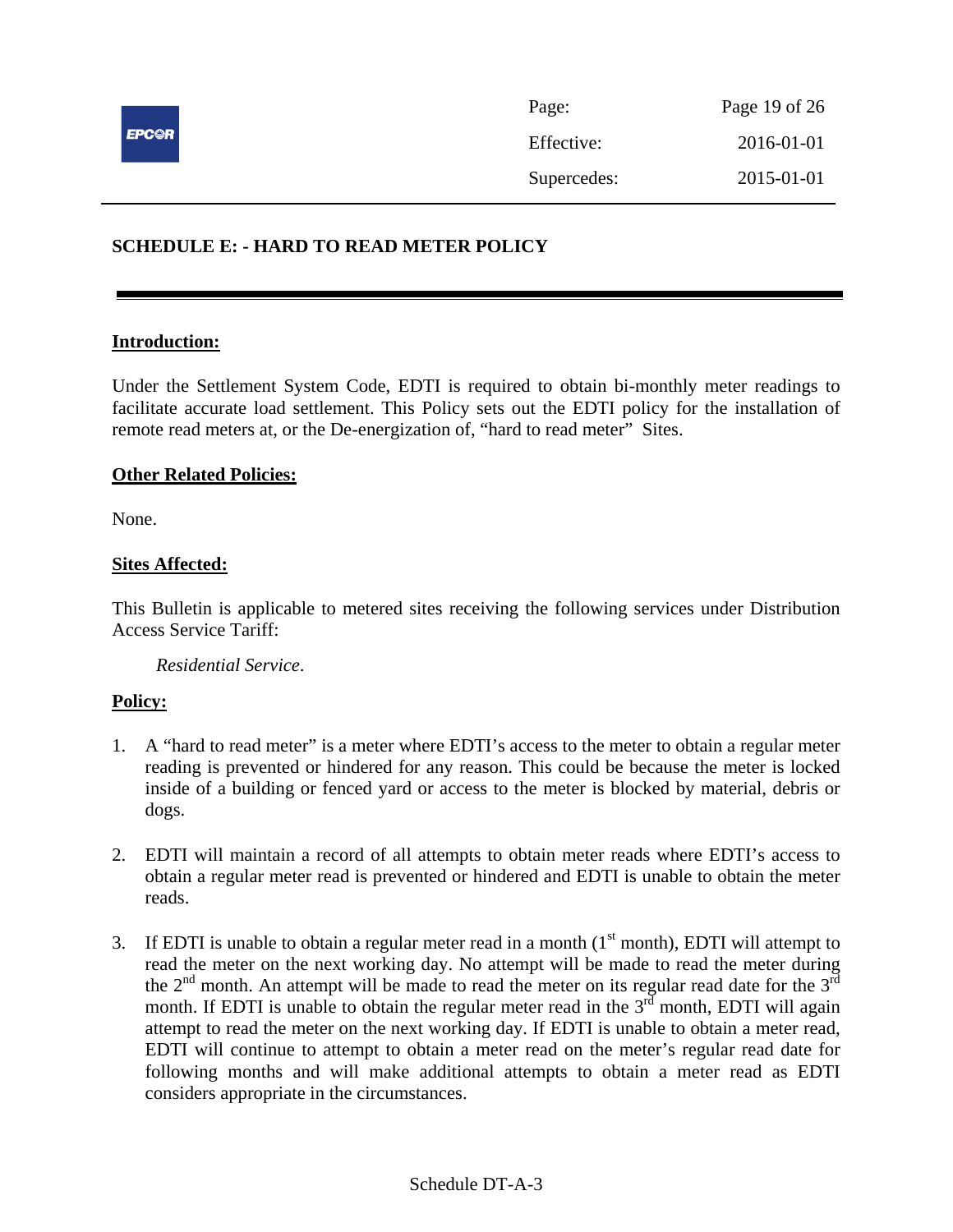| <b>EPC@R</b> | Page:       | Page 20 of 26 |
|--------------|-------------|---------------|
|              | Effective:  | 2016-01-01    |
|              | Supercedes: | 2015-01-01    |

- 4. EDTI will make reasonable attempts to contact the Customer by phone, mail or written notice left at the site while attempting to obtain meter readings.
- 5**.** A written notice will be left in the Customer's mailbox if a meter read is not obtained by the  $4<sup>th</sup>$  month. The notice will advise the Customer, among other things, that EDTI is legally required to obtain an actual meter reading every 2 months and that EDTI is entitled to access to read the meter. EDTI will endeavour to provide reasonable notice to the Customer when it requires access and the notice will advise the Customer to contact EDTI at the address or telephone number provided to make arrangements to have the meter read. The notice will also advise the Customer that the Service Connection may be disconnected if EDTI is unable to obtain a meter reading.
- 6. If EDTI contacts the Customer before the  $5<sup>th</sup>$  month, EDTI will schedule an appointment with the Customer. EDTI will advise the Customer that the Customer can either provide regular access to EDTI for the purpose of reading the meter or permit EDTI install a remote read meter. The Customer will be advised that failure to do so could result in disconnection and the Customer could be charged for reconnection and that EDTI will not reconnect the Customer until a remote meter reading device has been installed. If the Customer fails to either provide regular access or permit the installation of a remote read meter by the  $5<sup>th</sup>$ month, EDTI may proceed with the disconnection of the Customer.
- 7. If EDTI is not able to contact the Customer or schedule an appointment by the  $5<sup>th</sup>$  month EDTI will mail a registered letter to the Customer advising the Customer that the Customer can either provide regular access to EDTI for the purpose of reading the meter or permit EDTI install a remote read meter within one month of the date of the letter and that, if the Customer is disconnected, the Customer could be charged for reconnection and EDTI will not reconnect the Customer until a remote read meter has been installed.
- 8. If EDTI disconnects the Customer under paragraph 6 or 7, EDTI will not reconnect the Customer until a remote read meter has been installed.
- 9. Disconnection of the Customer's Service Connection will only be used if EDTI considers disconnection appropriate in the circumstances as a last resort.
- 10. This Policy will take effect on January 1, 2016 and will supersede and replace the previous policy applicable to hard to read meters.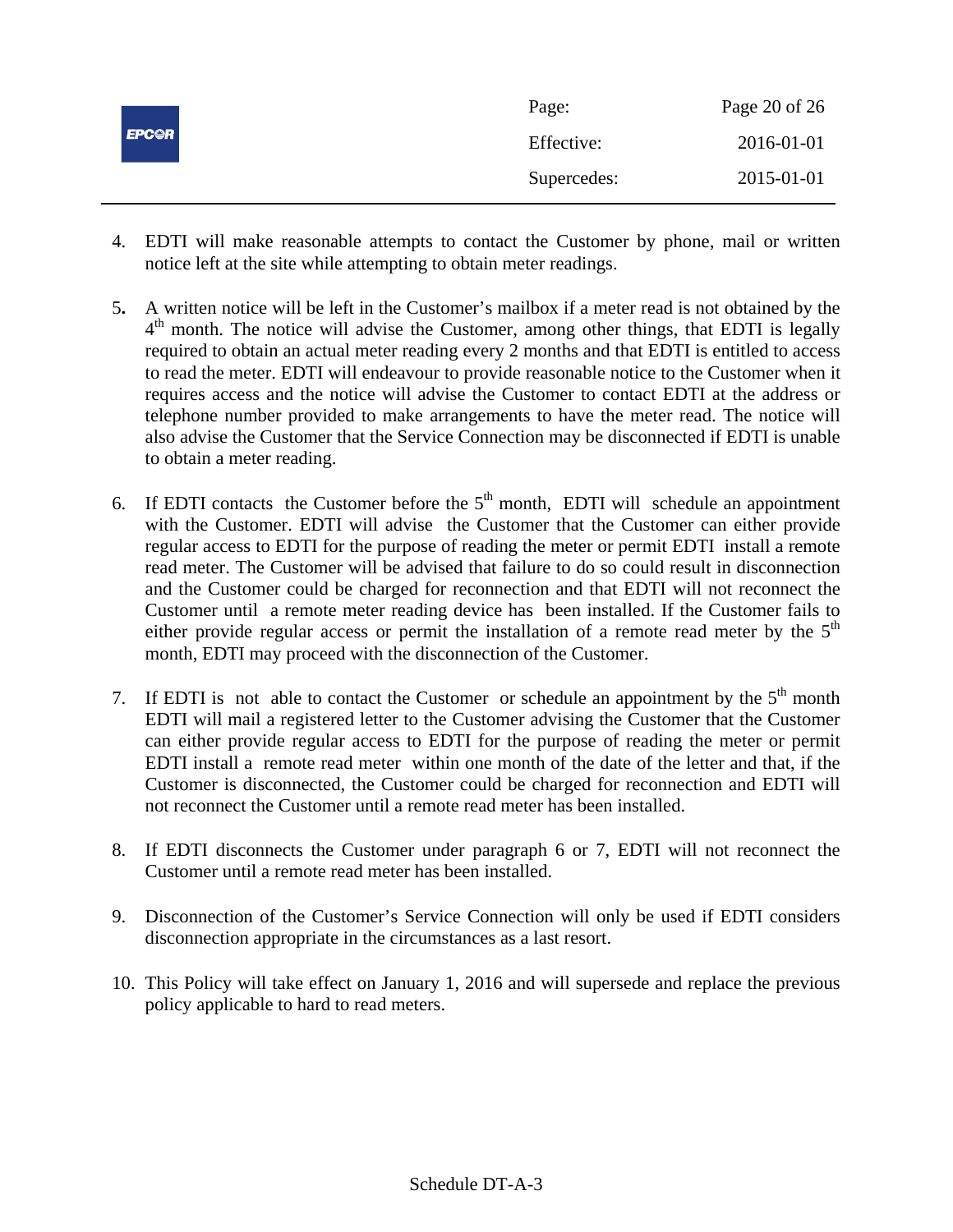

| Page:       | Page 21 of 26 |
|-------------|---------------|
| Effective:  | 2016-01-01    |
| Supercedes: | 2015-01-01    |

## **SCHEDULE F: - ALLOCATION OF SHARED FEEDER COSTS FOR SITE SPECIFIC CUSTOMERS POLICY**

## **Introduction:**

This Policy sets out EDTI's policy regarding determination of charges under its Distribution Access Service Tariff for Customers that fall within the various rate classes under EDTI's Distribution Access Service Tariff ("Site Specific Customers") where service is provided by a non-dedicated assets (including the ductlines, feeder cable, manholes, distribution transformers and other distribution assets associated with the feeder) that is shared by other Customers.

#### **Other Related:**

None.

## **Rate Classes Affected:**

This Policy is applicable to Site Specific Customers that belong in the following Distribution Access Service rate class:

- Commercial/Industrial Service  $> 5.000$  kVA.
- Any other rate class where service is provided by a feeder that is shared by other Customers.

- 1. For Site-Specific Customers, the charges associated with feeders are specific to the particular Customer and are calculated based on the cost of service associated with the particular feeder, as determined by EDTI.
- 2. Where a feeder is fully dedicated to a Site-Specific customer (i.e. not shared by other Customers), then the charges for the Site Specific Customer will reflect the full cost of service associated with that feeder.
- 3. Where a feeder used by a Site-Specific Customer is shared by other Customers then the charges for the Site-Specific Customer will reflect a share of the full cost of service associated with that shared feeder, based on the following formula: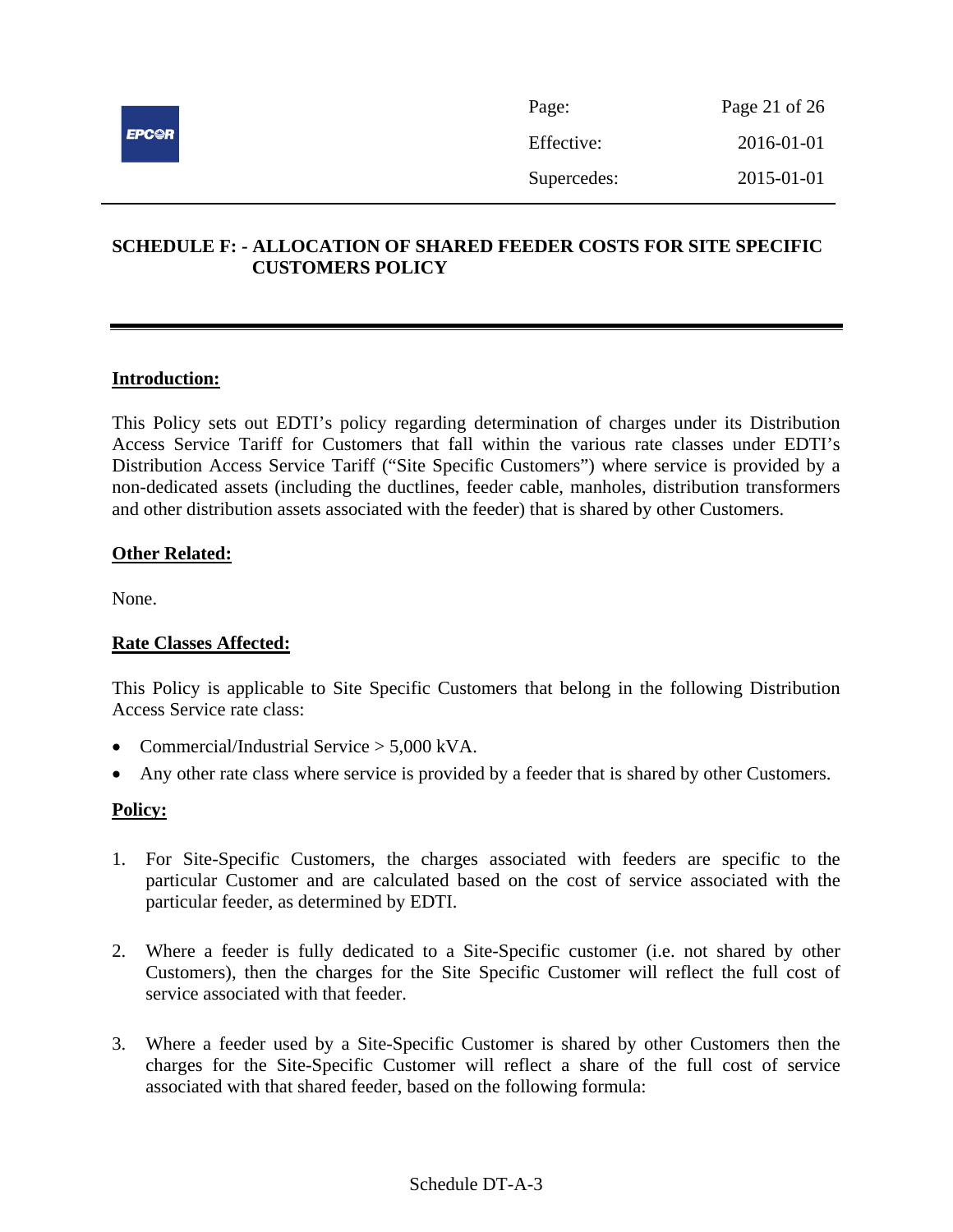

| Page:       | Page 22 of 26 |
|-------------|---------------|
| Effective:  | 2016-01-01    |
| Supercedes: | 2015-01-01    |

Share =  $COS x (SCMVA \div MMVA)$ 

where:

"COS" is the full cost of service associated with the shared feeder;

"SCMVA" is the shared feeder capacity required by the Site Specific Customer, expressed in MVA; and

"MMVA" is the maximum capacity of the shared feeder, expressed in MVA.

- 4. The Site-Specific Customer must at EDTI's request nominate the capacity, expressed in MVA, of the shared feeder required by the Site-Specific Customer, failing which EDTI will deem a capacity for the Site-Specific Customer. The Site Specific Customer must enter into an Electric Service Agreement with EDTI for the nominated or deemed capacity. The term of the Electric Service Agreement will be 15 years.
- 5. If, in EDTI's assessment, the contracted capacity under the Electric Service Agreement with a Site Specific Customer is inadequate, then EDTI shall have the option of either installing a load-limiting device on the shared feeder (at the cost of the Site-Specific Customer), or imposing a penalty charge, should the capacity of the shared feeder actually used by the Site-Specific Customer exceed the contacted capacity. The penalty charge for each incidence where the capacity of the shared feeder actually used exceeds the contracted capacity shall be equal to:

Penalty =  $$9 x (KVA)$  shared feeder capacity actually used  $-KVA$  contracted shared feeder capacity)

- 6. Allocation
	- a) Ductline Allocation

Where a Site Specific Customer is directly connected to the feeder cable of a shared feeder there will be an allocation applied to the portion of the ductline assets where the feeder cable is installed. The allocation method that is used to determine the Site Specific Customer cost is based on the number of feeder cables in ducts (one feeder cable per duct) connected to the Customer divided by the total amount of ducts that are filled with feeder cable in the ductline. For example; If there are two feeder cables, in two ducts,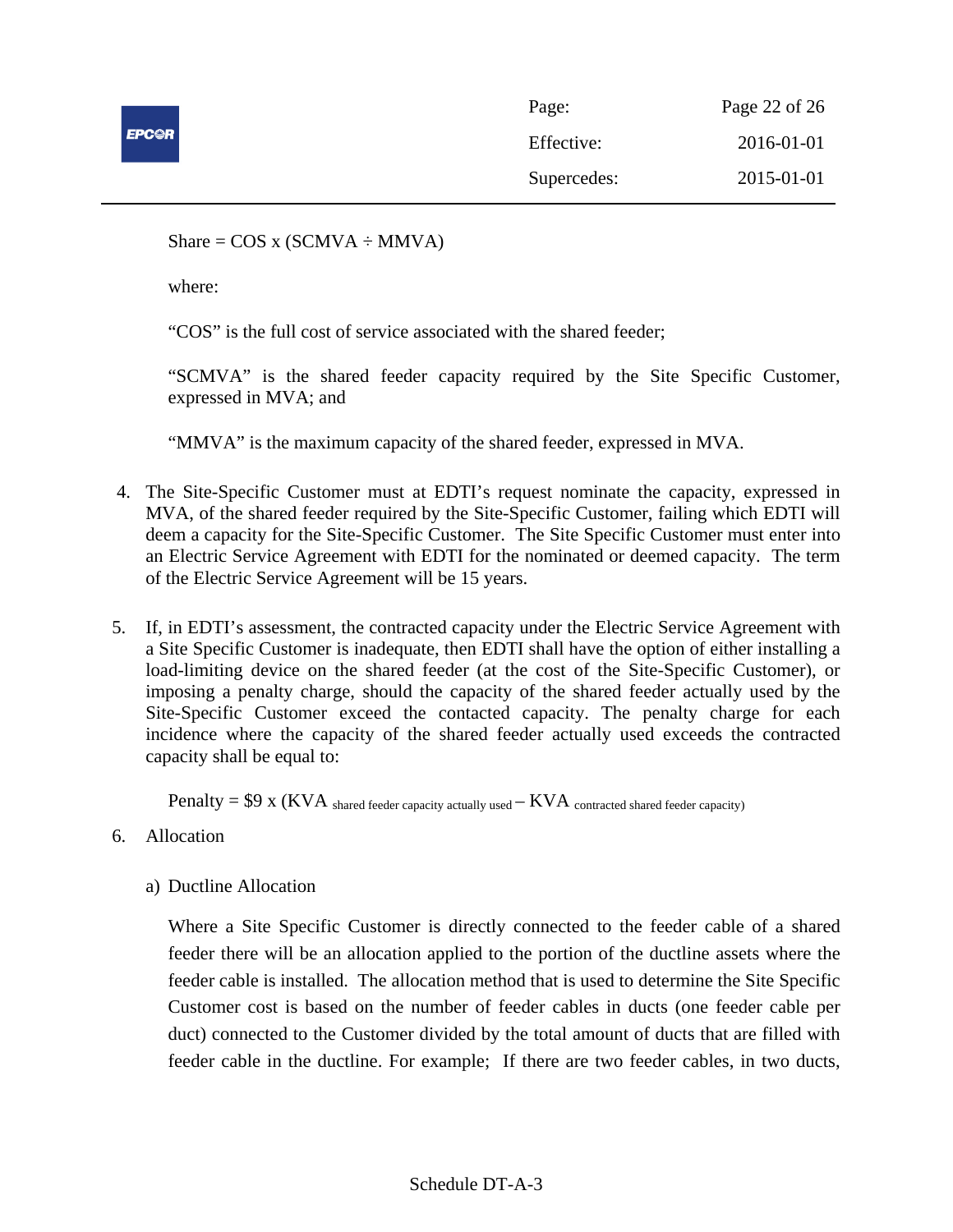| <b>EPC@R</b> | Page:       | Page 23 of 26 |
|--------------|-------------|---------------|
|              | Effective:  | 2016-01-01    |
|              | Supercedes: | 2015-01-01    |

providing service to a Site Specific Customer and they are in a 12-way ductline that has 8 ducts that are in use (4 unused ducts) the allocation of the ductline is:  $2 / 8 = 0.25$ .

b) Manhole Allocation

Where a Site-Specific Customer is directly connected to a feeder cable of a shared feeder there will be an allocation applied to a portion of the manhole assets where the feeder cable(s) is installed. Manholes are allocated based on the total number of feeder cables that are running through the manhole divided by the number of Site-Specific Customer feeder cables. For example: If there are 12 feeder cables running through a manhole and if a Site-Specific Customer has two of the feeder cables passing through the manhole then the allocation is  $2 / 12 = 0.16667$ .

c) Feeder Cable Allocation

Where a Site-Specific Customer is directly connected to a feeder cable of a shared feeder there will be an allocation applied to the feeder cable so as to determine the shared cost. This allocation is calculated based on the Customer's peak load divided by the feeder cable capacity. For example; If a Site-Specific Customer has a peak load of 2.5mVA and the feeder cable capacity is  $11mVA$  then the allocation of the feeder is: 2.5 / 11 = 0.22727.

NOTE: Where a Site-Specific Customer is directly connected to a feeder cable of a shared feeder cable allocation is also applied to the ductline and manhole allocations to determine the Site-Specific Customer allocated cost of the ductlines and manholes.

d) Distribution Transformer Allocation

This allocation applies to transformers within the distribution system Downtown Network Grid that provide service to the Network Grid and a Site-Specific Customer. The allocation for the transformer is based on the maximum peak load design on the transformer versus the peak load required for the Site-Specific Customer. For example: a 1500kVA Network distribution transformer, with an 80% peak load design, feeds a Site-Specific Customer with a peak demand of 500kVA, the remaining capacity is allocated to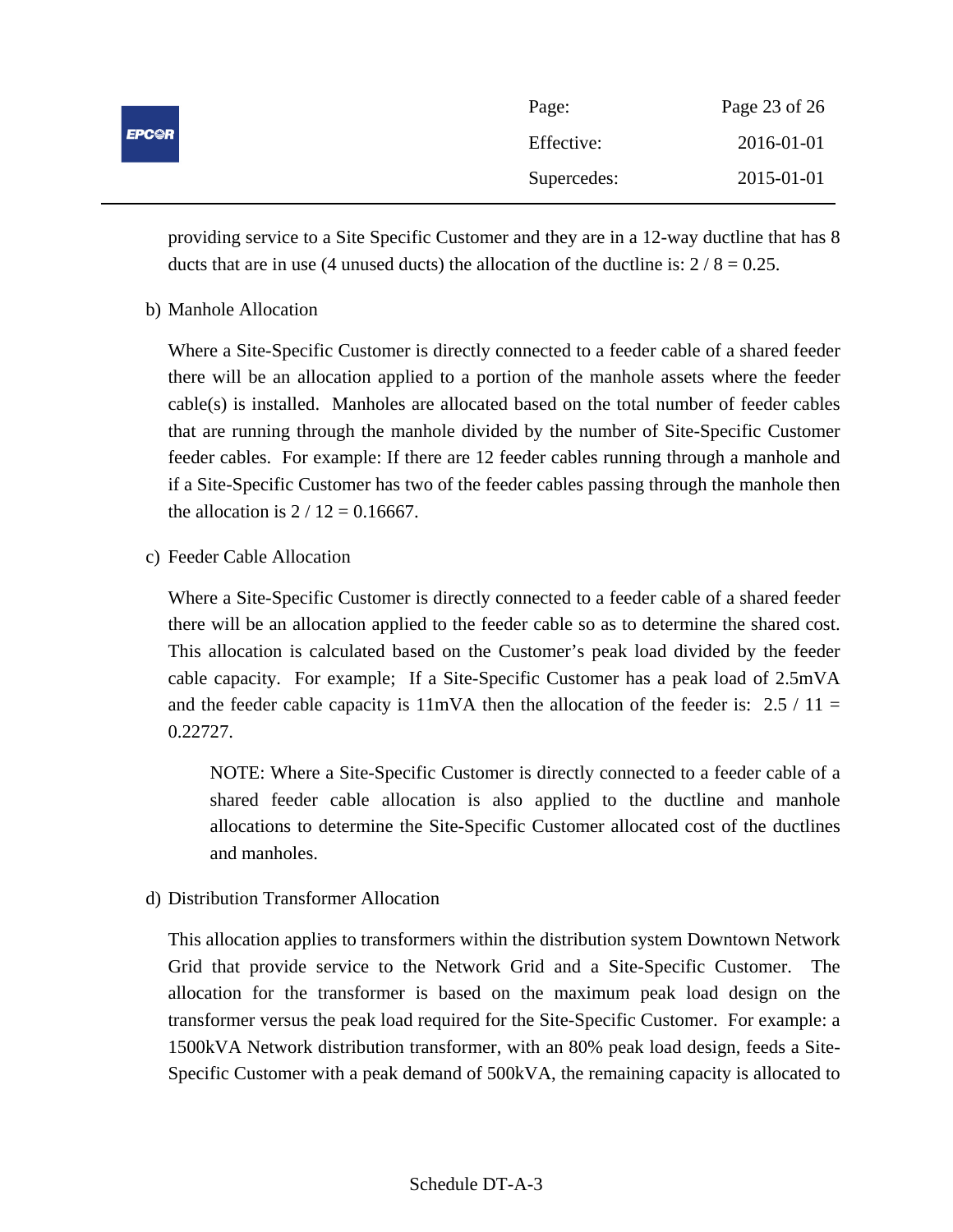|              | Page:       | Page 24 of 26 |
|--------------|-------------|---------------|
| <b>EPC@R</b> | Effective:  | 2016-01-01    |
|              | Supercedes: | 2015-01-01    |

the distribution system Network Grid. The allocation is calculated as  $500 / (1500*0.80) =$ 0.41667.

e) Allocation of Other Assets

The capacity of a circuit is directly related to the capacity of the feeder cable. As a result the method used to determine the allocation for feeder cables of a shared feeder is applied to allocate other types of assets associated with the shared feeder and used to provide service to Site-Specific Customers. Following is a list of examples of other types of assets that can be associated with a shared feeder, and part of a circuit feeding a Site-Specific Customer, where the feeder cable allocation methodology is applied:

- aerial primary conductor aerial primary metering
- anchors headguys
- 
- laterals poles
	-
- pole configuration power cable splice
- primary switch conversion module
- power feeder cable termination
- 7. This Policy will take effect on January 1, 2016.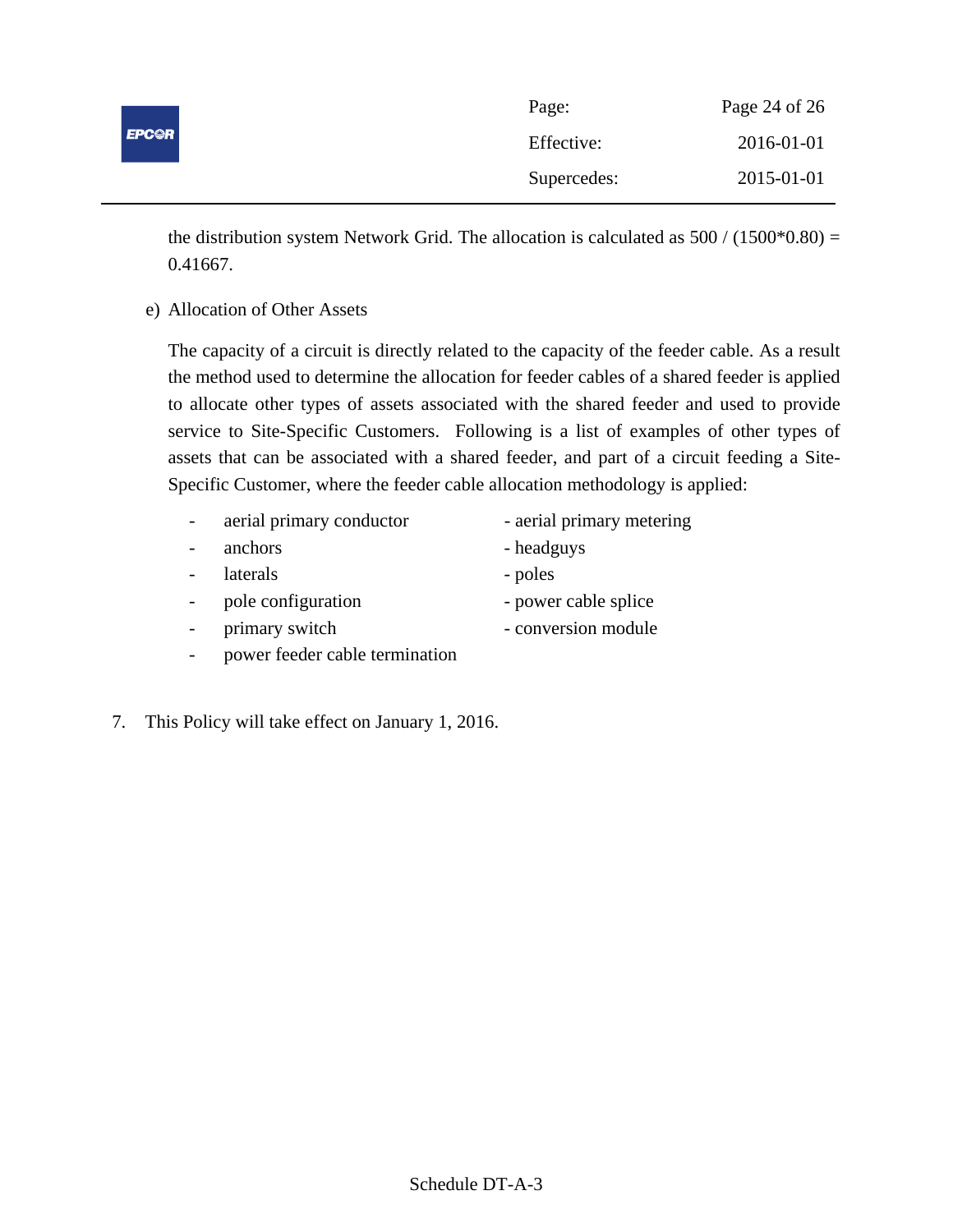

Page: Page 25 of 26 Effective: 2016-01-01 Supercedes: 2015-01-01

## **SCHEDULE G: - REQUEST UNDER SECTION 101(2) OF THE ACT POLICY**

#### **Introduction:**

This sets out EDTI's policy for dealing with requests from Transmission Direct-Connect Customers who provide EDTI with a request under section 101(2) of the EUA.

## **Other Related:**

Distribution Access Tariff, System Access Tariff, Terms and Conditions for Distribution Connection Services

#### **Rate Classes Affected:**

This Policy is applicable to a Transmission Direct-Connect Customer that has an interval meter and receives electricity directly from the transmission system.

#### **Policy:**

In accordance with Section 101(2) of the Act, a Transmission Direct-Connect Customer may, with the prior approval of EDTI, enter into an arrangement directly with the Independent System Operator for the provision of System Access Service. EDTI will grant its approval under Section  $101(2)$  only where the Transmission Direct-Connect Customer can demonstrate to EDTI's satisfaction that System Access Service has been offered to the Customer by the Independent System Operator at a materially lower rate than is available to the customer from EDTI, and where such rate differential results from:

i) charges levied by EDTI for Distribution Access Service other than charges relating to the provision of metering and billing services;